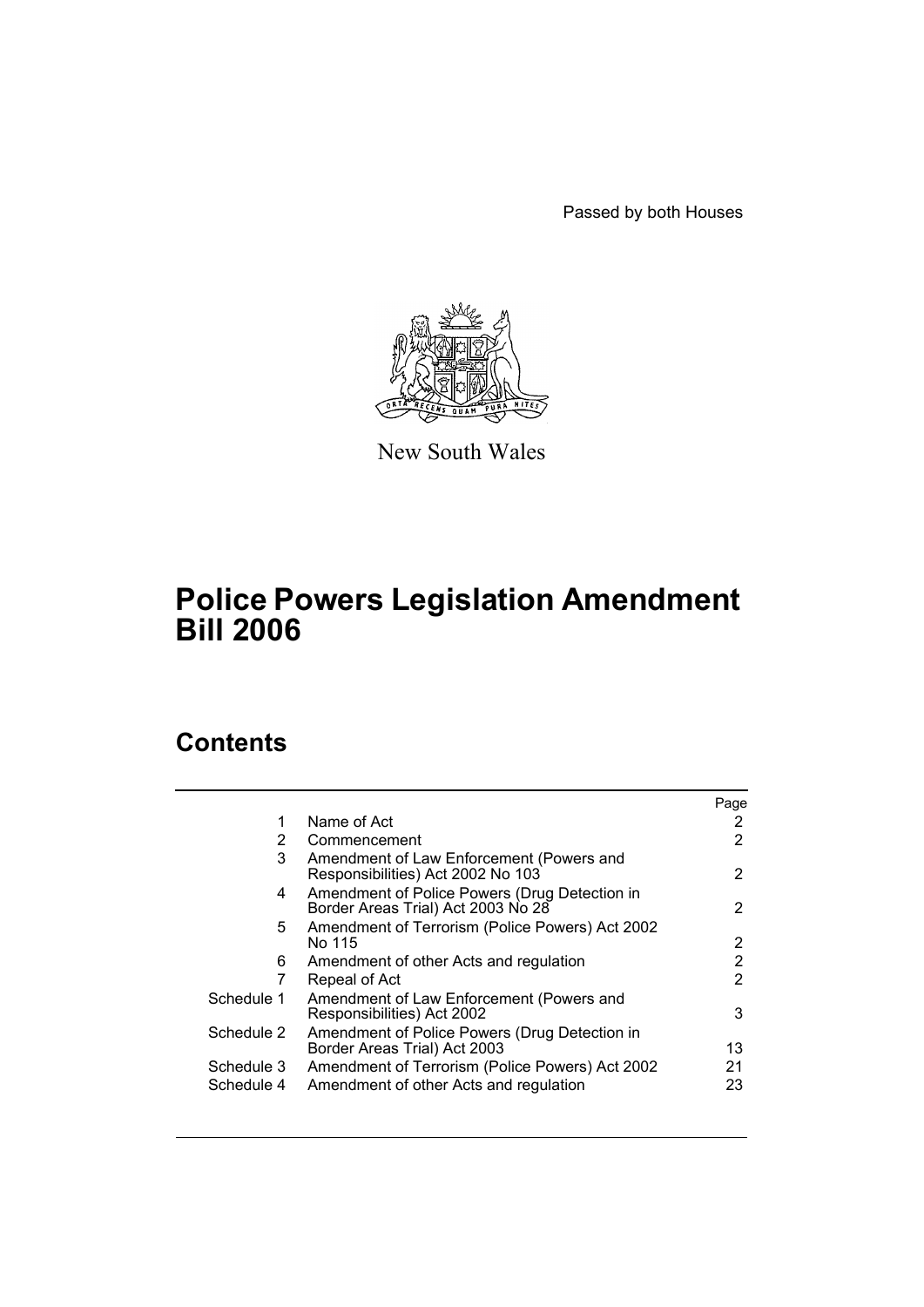*I certify that this PUBLIC BILL, which originated in the LEGISLATIVE ASSEMBLY, has finally passed the LEGISLATIVE COUNCIL and the LEGISLATIVE ASSEMBLY of NEW SOUTH WALES.*

> *Clerk of the Legislative Assembly. Legislative Assembly, Sydney, , 2006*



New South Wales

# **Police Powers Legislation Amendment Bill 2006**

Act No , 2006

An Act to amend various Acts and other legislation to make further provision with respect to police powers.

*I have examined this Bill, and find it to correspond in all respects with the Bill as finally passed by both Houses.*

*Chairman of Committees of the Legislative Assembly.*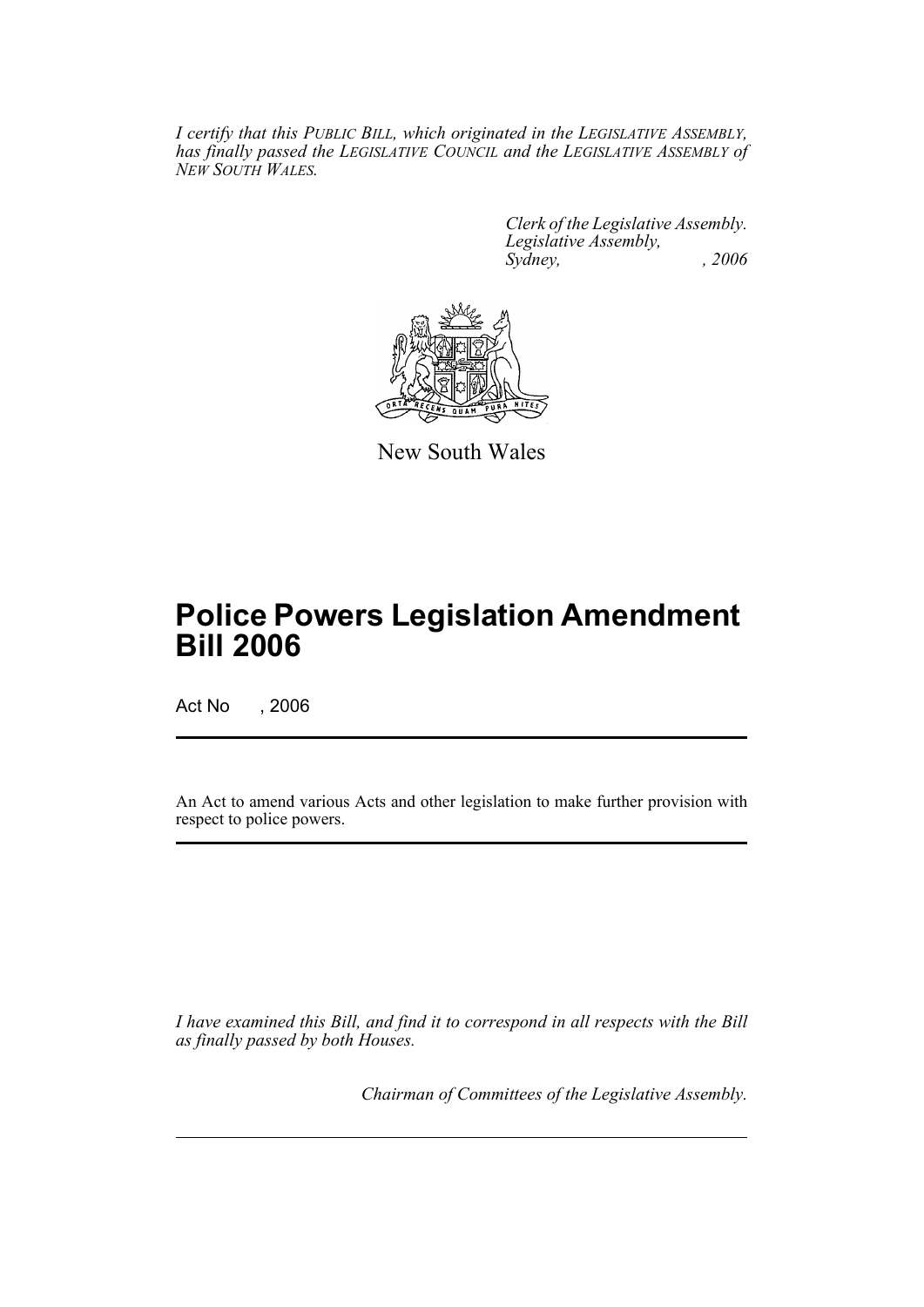# **The Legislature of New South Wales enacts:**

## **1 Name of Act**

This Act is the *Police Powers Legislation Amendment Act 2006*.

## **2 Commencement**

- (1) This Act commences on the date of assent to this Act, except as otherwise provided by subsection (2).
- (2) The following provisions commence on the dates indicated:
	- (a) Schedule 1 [15] and [16]—the date of commencement of section 87MA of the *Law Enforcement (Powers and Responsibilities) Act 2002*, as inserted by the *Crimes Legislation Amendment (Gangs) Act 2006*, or the date of assent to this Act, whichever is the later,
	- (b) Section 4 and Schedule 2—a day or days to be appointed by proclamation.

#### **3 Amendment of Law Enforcement (Powers and Responsibilities) Act 2002 No 103**

The *Law Enforcement (Powers and Responsibilities) Act 2002* is amended as set out in Schedule 1.

#### **4 Amendment of Police Powers (Drug Detection in Border Areas Trial) Act 2003 No 28**

The *Police Powers (Drug Detection in Border Areas Trial) Act 2003* is amended as set out in Schedule 2.

#### **5 Amendment of Terrorism (Police Powers) Act 2002 No 115**

The *Terrorism (Police Powers) Act 2002* is amended as set out in Schedule 3.

#### **6 Amendment of other Acts and regulation**

The Acts and regulation specified in Schedule 4 are amended as set out in that Schedule.

# **7 Repeal of Act**

- (1) This Act is repealed on the day following the day on which all of the provisions of this Act have commenced.
- (2) The repeal of this Act does not, because of the operation of section 30 of the *Interpretation Act 1987*, affect any amendment made by this Act.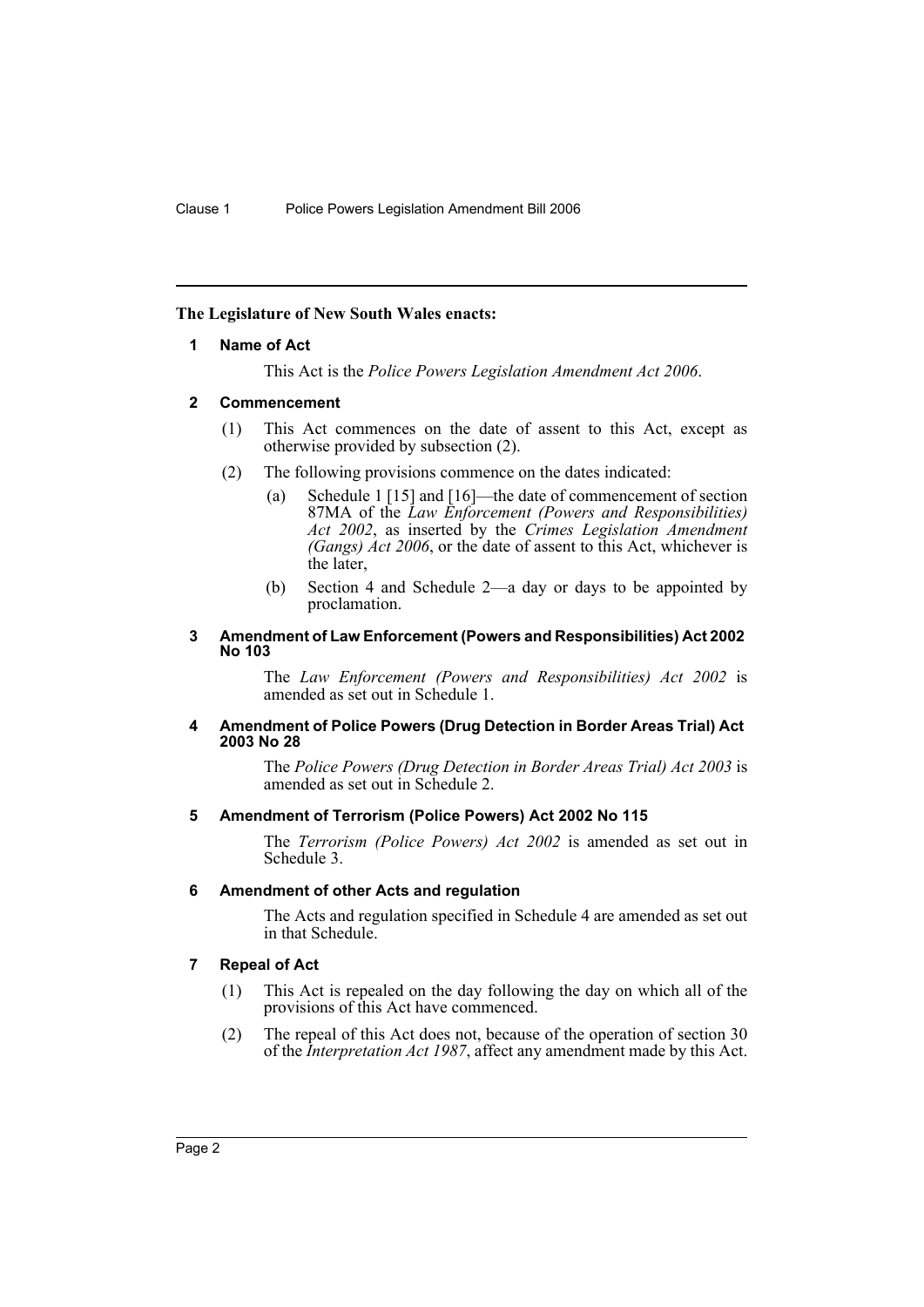Amendment of Law Enforcement (Powers and Responsibilities) Act 2002 Schedule 1

# **Schedule 1 Amendment of Law Enforcement (Powers and Responsibilities) Act 2002**

(Section 3)

## **[1] Section 3 Interpretation**

Omit paragraph (b) of the definition of *authorised officer* in section 3 (1). Insert instead:

(b) a registrar of a Local Court, or

# **[2] Section 3 (1), definition of "ordinary search"**

Insert ", socks" after "shoes" in paragraph (a).

# **[3] Section 21A**

Insert after section 21:

## **21A Ancillary power to search persons**

- (1) In conducting a search of a person under section 21, a police officer may, if the police officer suspects on reasonable grounds that a thing referred to in section  $21$  (1) (a), (b), (c) or (d) is concealed in the person's mouth or hair, request the person:
	- (a) to open his or her mouth, or
	- (b) to shake, or otherwise move, his or her hair.
- (2) Subsection (1) does not authorise a police officer to forcibly open a person's mouth.
- (3) A person must not, without reasonable excuse, fail or refuse to comply with a request made by a police officer in accordance with this section and section 201.

Maximum penalty: 5 penalty units.

# **[4] Section 26 Power to search for knives and other dangerous implements**

Omit section 26 (2). Insert instead:

- (2) If the person is in a school and is a student at the school, the police officer may also request the person to do either or both of the following:
	- (a) to submit to a search of any bag or other personal effect that is on or with the person,
	- (b) to submit to a search of the person's locker at the school and an examination of any bag or other personal effect that is inside the locker.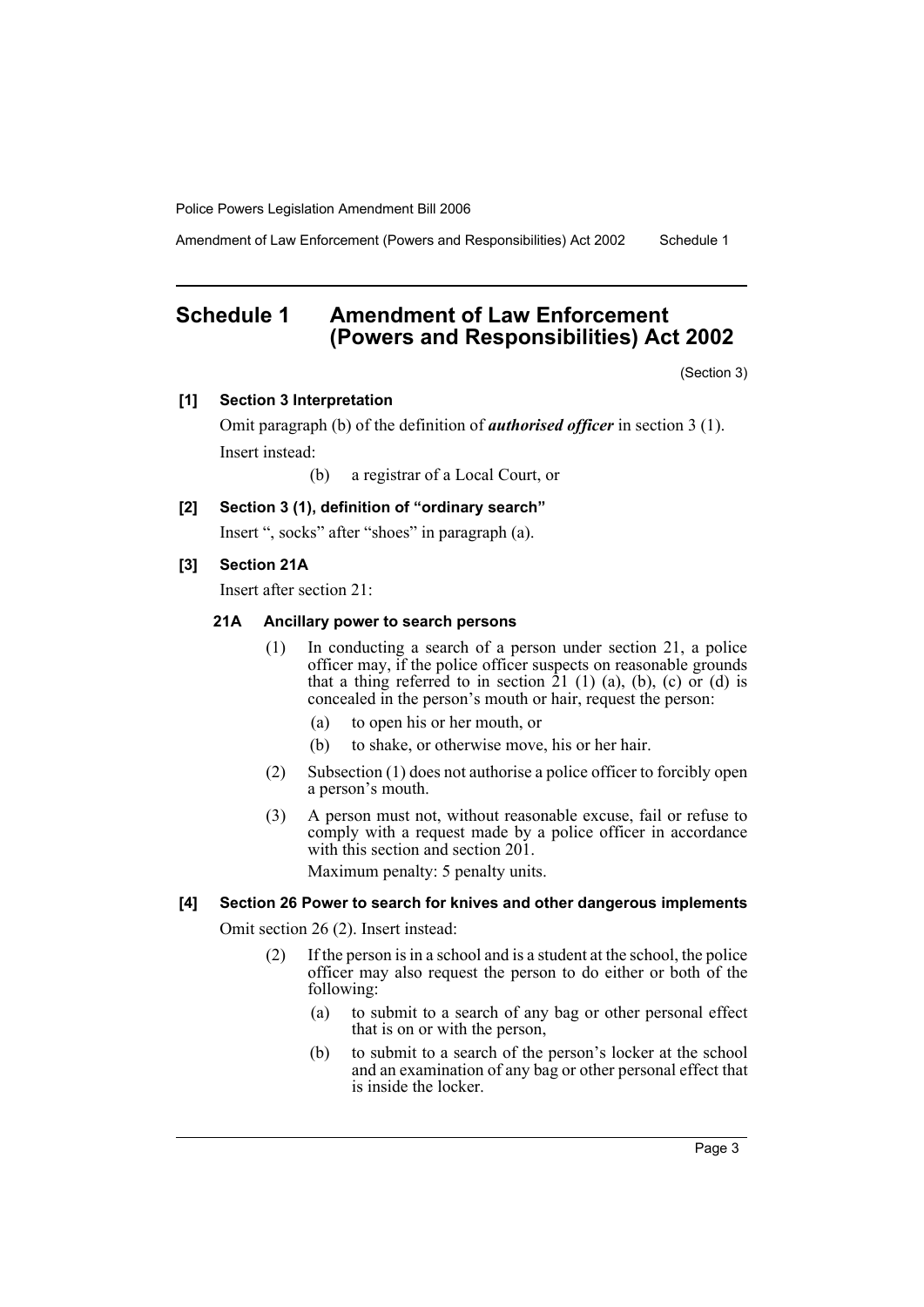Schedule 1 Amendment of Law Enforcement (Powers and Responsibilities) Act 2002

## **[5] Section 26 (6)**

Omit the subsection (and the note to the subsection).

## **[6] Section 28 Power to confiscate knives or other dangerous implements**

Insert after section 28 (2):

(3) The power conferred by subsection (1) may be exercised whether or not the police officer requests the person to produce the thing under section 26.

## **[7] Section 59 Application of Division**

Omit "61 (7)" wherever occurring in section 59 (2) and (3). Insert instead "61 $(5)$ – $(8)$ ".

## **[8] Section 61 Telephone warrant**

Omit "in the case of a search warrant," from section 61 (5) (c).

## **[9] Section 61 (6) (b)**

Omit "in the case of a search warrant". Insert instead "in a case".

**[10] Section 75 Death, absence of authorised officer who issued warrant**

Omit "or 73 (4)" from section 75 (b). Insert instead ", 73 (4) or 73A".

# **[11] Section 82 Entry by invitation**

Omit section 82 (3). Insert instead:

- (3) A police officer may exercise a power to enter and remain in a dwelling if the invitation to enter and remain is given by a person who apparently resides in the dwelling and whom the police officer believes to be the victim of a domestic violence offence, even if another occupier of the dwelling expressly refuses authority to the police officer to do so.
- (4) For the purposes of this section, a *victim of a domestic violence offence* is any person against whom a domestic violence offence is being, or may have been recently, committed, or is imminent, or is likely to be committed.

# **[12] Section 87B Emergency prohibition on sale or supply of liquor**

Omit "Inspector" from section 87B (5). Insert instead "Superintendent".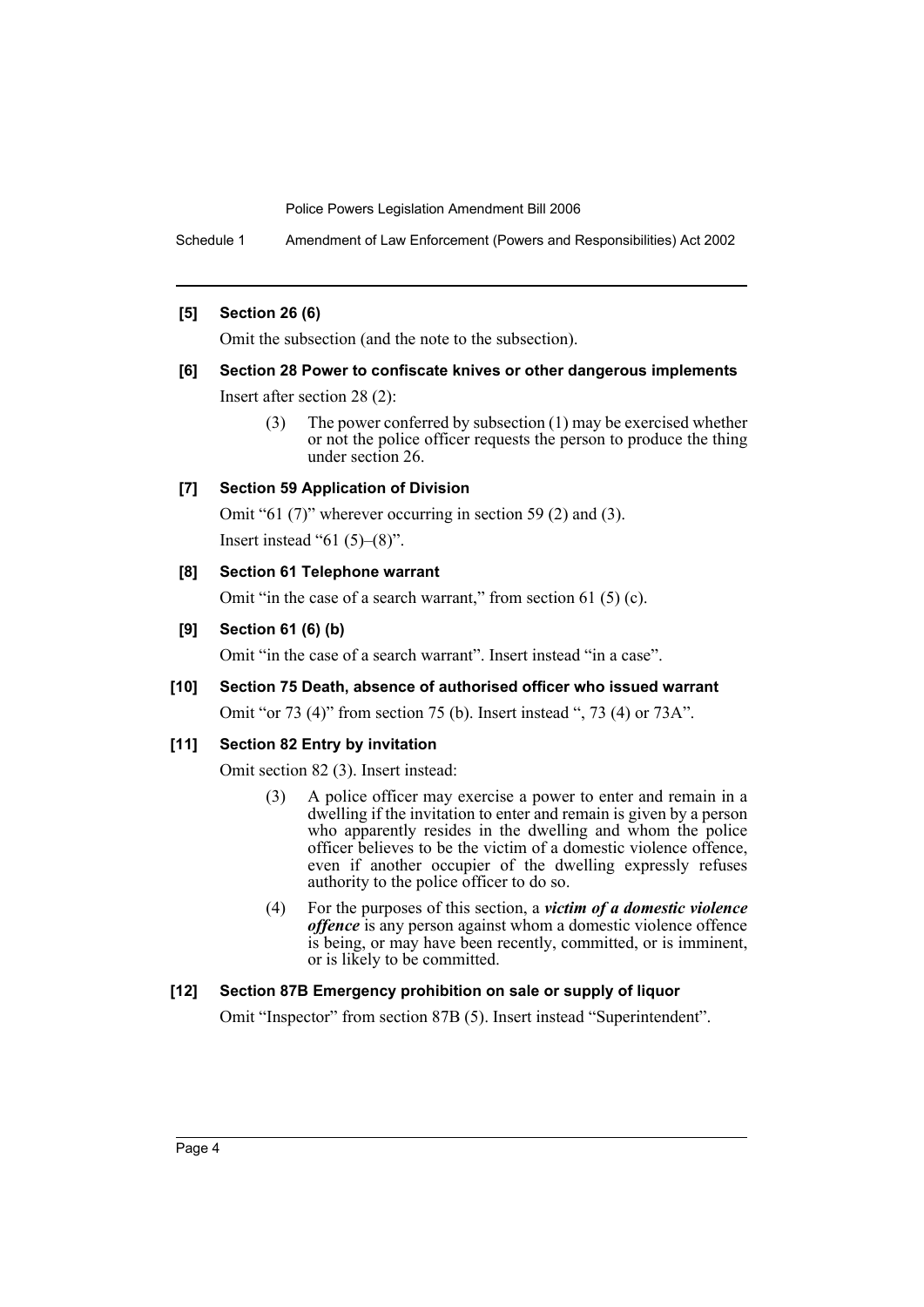Amendment of Law Enforcement (Powers and Responsibilities) Act 2002 Schedule 1

#### **[13] Section 87C Emergency alcohol-free zones**

Omit "removed from the zone or put away" from section 87C (3). Insert instead "immediately removed from the zone".

## **[14] Section 87C (7) (a)**

Omit "remove the liquor from the zone or put the liquor away". Insert instead "immediately remove the liquor from the zone".

## **[15] Section 87MA Power to disperse groups (as inserted by the Crimes Legislation Amendment (Gangs) Act 2006)**

Omit section 87MA (2) and (3). Insert instead:

(2) For the purpose of complying with section 201 (1) (c), the police officer giving the direction must inform the person or persons to whom the direction is given that the direction is given for the purpose of preventing or controlling a public disorder.

## **[16] Section 87MA (6)**

Omit "referred to in subsection (2)".

Insert instead "required to be given under section 201".

#### **[17] Section 89 Application of Part to premises**

Insert after section 89 (2):

- (3) A police officer may exercise crime scene powers in relation to a vehicle, vessel or aircraft that is within a crime scene established in a public place, without obtaining a warrant, but may exercise a crime scene power that involves seizing, detaining or searching the vehicle, vessel or aircraft only if:
	- (a) the police officer suspects on reasonable grounds that it is necessary to do so to preserve, or search for and gather, evidence of the commission of the offence in connection with which the crime scene was established, or
	- (b) the police officer is authorised to do so by a crime scene warrant or other lawful authority.

#### **[18] Section 90 When crime scene may be established**

Insert after section 90 (1):

(1A) A crime scene may also be established on premises by a police officer pursuant to the authority conferred by a crime scene warrant.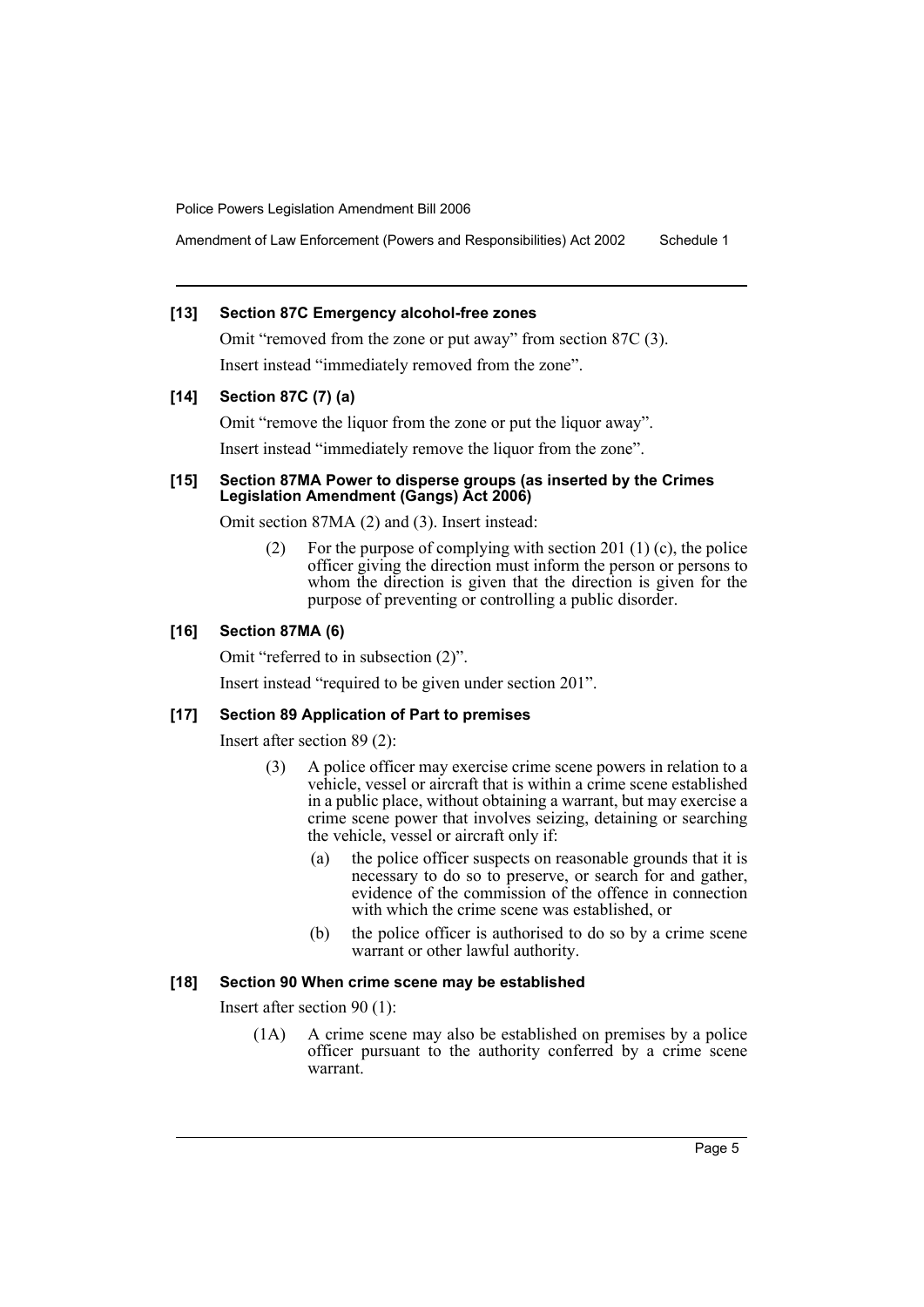Schedule 1 Amendment of Law Enforcement (Powers and Responsibilities) Act 2002

#### **[19] Section 92 Exercise of powers at crime scene**

Omit section 92 (5). Insert instead:

- (5) A crime scene power that may be exercised by a police officer under this section (other than the powers set out in section 95 (1)  $(a)$ –(f) and  $(k)$ ) may be exercised by any member of NSW Police responsible for examining or maintaining a crime scene, but only with the authority of the police officer who established the crime scene or is responsible for the crime scene at the time.
- (6) A crime scene power that may be exercised by a police officer under this section may be exercised by the police officer with the aid of such assistants as the police officer considers necessary.

#### **[20] Section 93 Notice to senior police officer where warrant not required**

Insert "(otherwise than by authority of a crime scene warrant)" after "is established for a period of 3 hours or less".

#### **[21] Section 94 Crime scene warrants**

Omit "at a crime scene" from section 94 (1).

Insert instead "at specified premises".

#### **[22] Section 94 (2)**

Omit "to enter premises and".

Insert instead "to enter premises, to establish a crime scene on the premises (if a crime scene has not already been established) and to".

#### **[23] Section 94 (4)**

Insert after section 94 (3) (before the note):

(4) A crime scene power that may be exercised by a police officer under this section (other than the powers set out in section 95 (1)  $(a)$ –(f) and  $(k)$ ) may be exercised by any member of NSW Police responsible for examining or maintaining a crime scene, but only with the authority of a police officer who is responsible for executing the warrant.

## **[24] Section 104A Arrest by commander of aircraft (as transferred by Schedule 4.1 [1])**

Omit "a Justice or other proper authority" from section 104A (1). Insert instead "an authorised officer".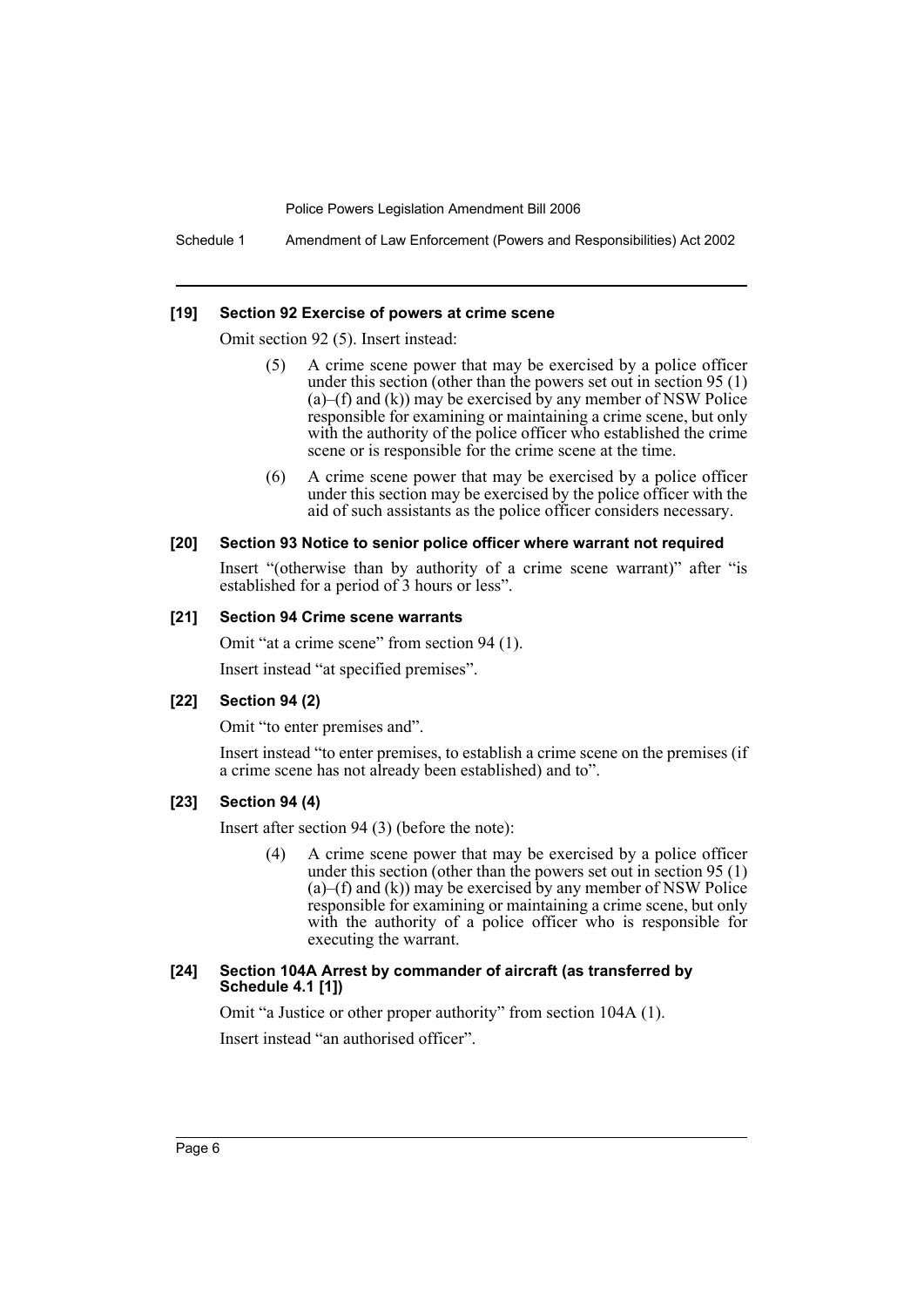Amendment of Law Enforcement (Powers and Responsibilities) Act 2002 Schedule 1

# **[25] Section 117 Certain times to be disregarded in calculating investigation period**

Insert "or crime scene warrant" after "search warrant" in section 117 (1) (l).

**[26] Part 10, heading**

Insert "**and to other offenders**" after "**custody**".

#### **[27] Part 10, Division 1, heading**

Insert "**from persons in custody**" after "**particulars**".

#### **[28] Sections 137A and 137B**

Insert after section 137:

## **137A Destruction of finger-prints and palm-prints (adults and children)**

- (1) A person from whom any finger-prints or palm-prints are taken under this Division in relation to an offence may request the Commissioner to destroy the finger-prints or palm-prints if the offence is not proven.
- (2) For the purposes of this section, an offence is *not proven* if:
	- (a) the person is found not guilty or is acquitted of the offence, or
	- (b) the conviction of the person for the offence is quashed, and an acquittal is entered, on appeal, or
	- (c) at the end of the period of 12 months after the finger-prints or palm-prints were taken (or, if an extension to that period is granted under section 137B, at the end of the extended period) proceedings in respect of the offence have not been instituted against the person or have been discontinued.
- (3) A request under this section is to be made by application in writing.
- (4) If the person from whom the finger-prints or palm-prints were taken is a child, the request may be made on behalf of the child by a parent or guardian of the child.
- (5) The Commissioner must, as soon as reasonably practicable after receiving a request made in accordance with this section, destroy or cause to be destroyed the finger-prints or palm-prints taken from the person in relation to the offence that is not proven.
- (6) This section does not require the destruction of any court records.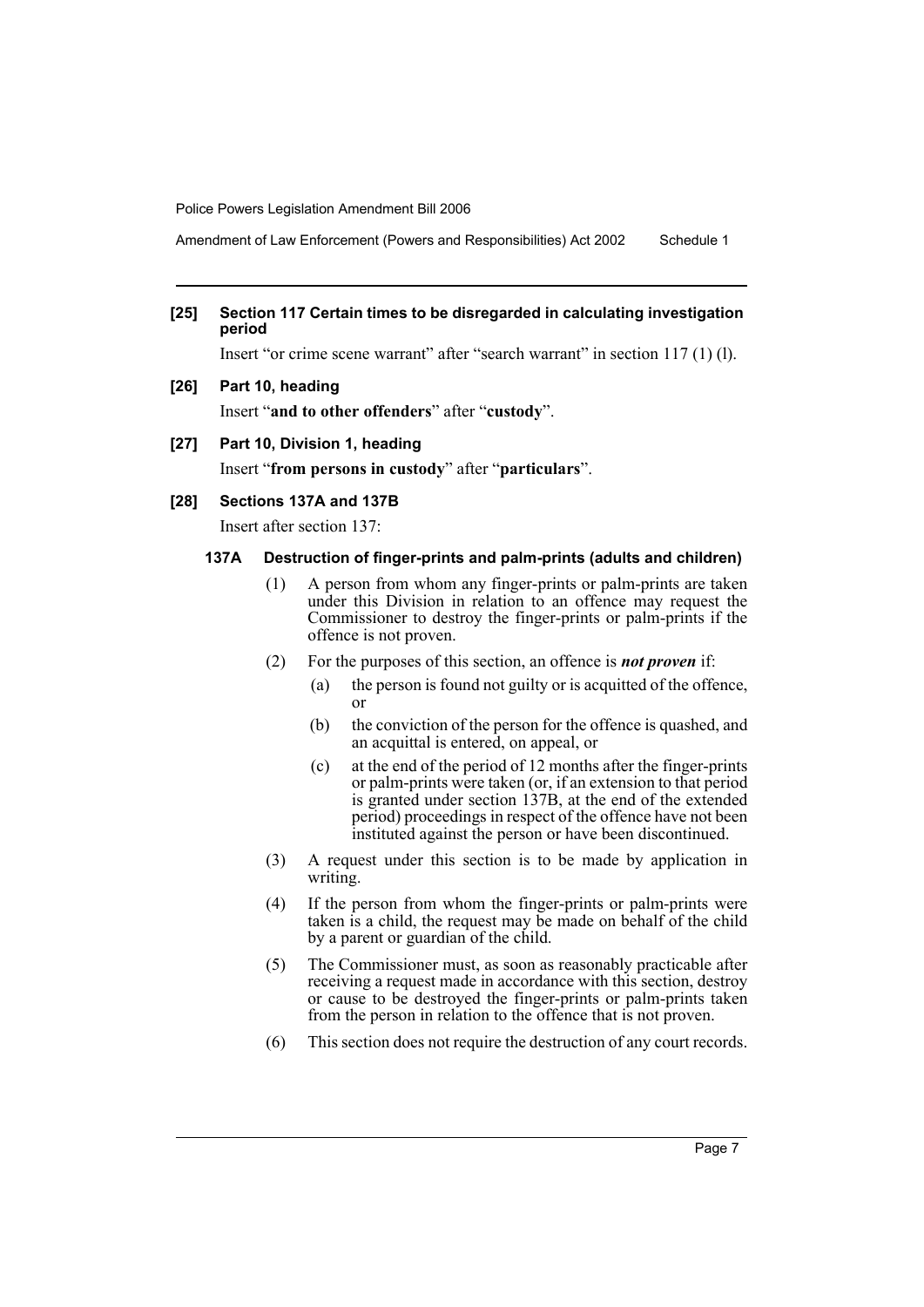Schedule 1 Amendment of Law Enforcement (Powers and Responsibilities) Act 2002

- (7) This section does not affect the powers of the Children's Court to order the destruction of all identification particulars relating to a person under section 38 of the *Children (Criminal Proceedings) Act 1987*.
- (8) This section extends to any finger-prints or palm-prints taken under section 134 (in relation to an offence that has been proven), if the person's conviction for the offence is subsequently quashed on appeal.

#### **137B Extension of period at the end of which finger-prints and palm-prints may be destroyed**

- (1) A Magistrate may, by order made on application in accordance with this section, grant an extension to the period of 12 months referred to in section 137A  $(2)$   $(c)$ , or that period as previously extended under this section, in relation to particular finger-prints or palm-prints if satisfied that there are special reasons for doing so.
- (2) An application for an extension may be made by a police officer or the Director of Public Prosecutions.
- (3) An application for an extension may be made at any time, whether or not the period proposed to be extended has elapsed and whether or not a request for the destruction of the finger-prints or palm-prints concerned has been made to the Commissioner.
- (4) A Magistrate to whom an application is made is not to grant an extension unless:
	- (a) the applicant for the extension has taken reasonable steps to notify the person from whom the finger-prints or palm-prints were taken of the making of the application, and
	- (b) the person or his or her legal representative has been given an opportunity to speak to or make a submission to the Magistrate concerning the extension.
- (5) The Director of Public Prosecutions is to ensure that the Commissioner is notified of an application made by the Director of Public Prosecutions under this section and any extension granted as a consequence of the application.
- (6) If an extension is granted, the Commissioner may refuse a request for the destruction of the finger-prints or palm-prints concerned made before the end of the extended period (including an application made before the extension was granted).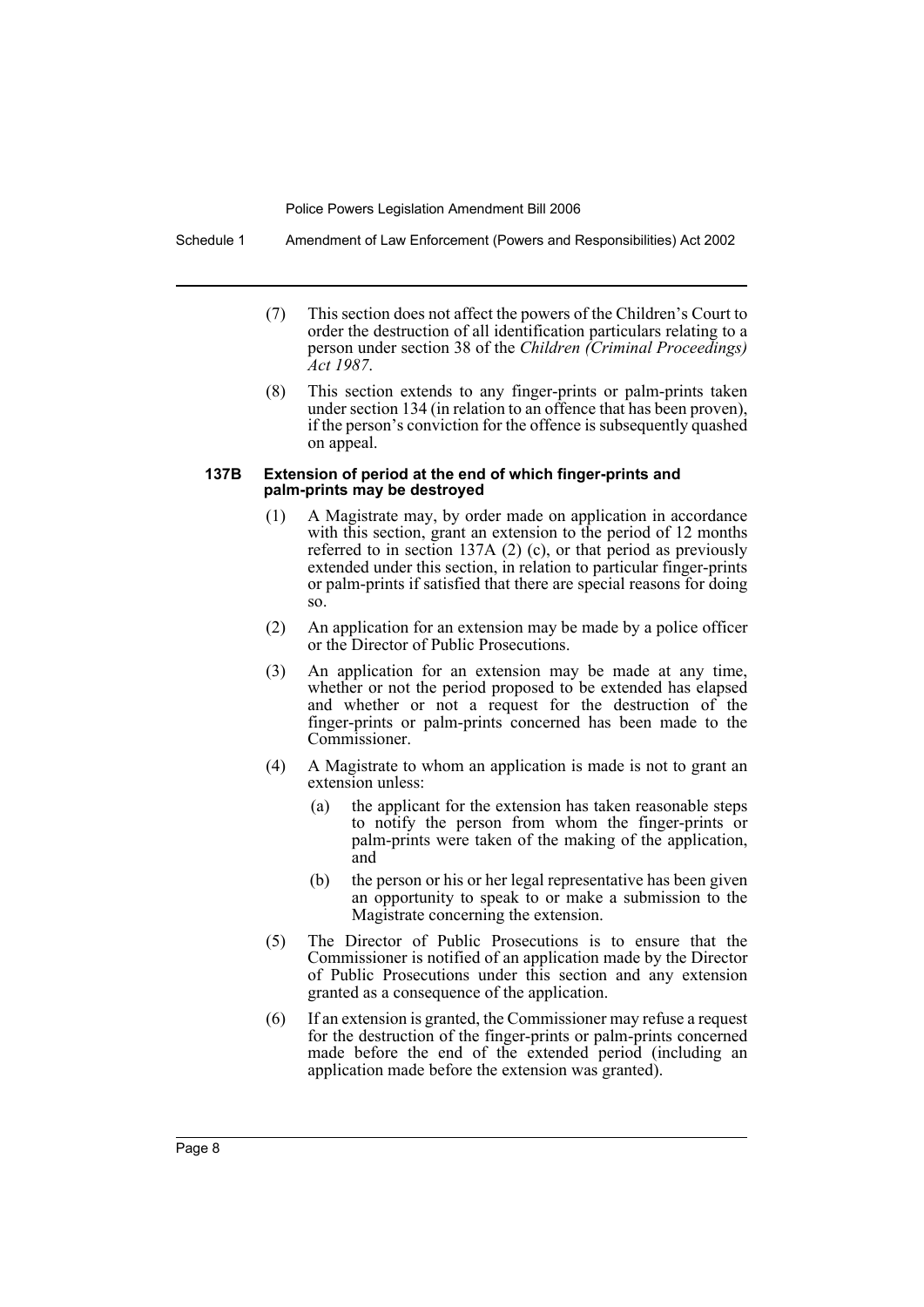Amendment of Law Enforcement (Powers and Responsibilities) Act 2002 Schedule 1

#### **[29] Part 10, Division 3**

Insert after Division 2:

# **Division 3 Taking of identification particulars from other offenders**

**Note.** Sections 138A, 138B and 138C are transferred from Part 10 of the *Crimes Act 1900*.

#### **[30] Section 138A Taking of finger-prints and palm-prints from persons issued penalty notices (as transferred by Schedule 4.1 [1])**

Insert "(whether before or after the penalty notice has been served)" before "require" in section 138A (1).

#### **[31] Section 138A (3)**

Omit the subsection. Insert instead:

- (3) The Commissioner must ensure that a finger-print or palm-print taken under this section is destroyed:
	- (a) on payment of the penalty under the penalty notice, or
	- (b) if the relevant penalty notice offence is dealt with by a court and the court dismisses the charge in relation to the penalty notice or arrives at a finding of not guilty for the charge, or
	- (c) if the penalty notice is withdrawn.

#### **[32] Section 138C Safeguards for exercise of powers to obtain finger-prints and palm-prints without arrest (as transferred by Schedule 4.1 [1])**

Omit "section 353AC or 353AD" from section 138C (1).

Insert instead "section 138A or 138B".

#### **[33] Section 140 Issue of search warrant—suspected drug premises**

Omit section 140 (1). Insert instead:

(1) A police officer who is in charge of an investigation into the suspected use of premises as drug premises may apply to an authorised officer for a search warrant in respect of the premises if the officer has reasonable grounds for believing that the premises are being used for the unlawful supply or manufacture of any prohibited drug or the unlawful cultivation of prohibited plants by enhanced indoor means.

#### **[34] Section 142 Search and arrest of persons pursuant to search warrant**

Omit "require" from section 142 (1) (e). Insert instead "request".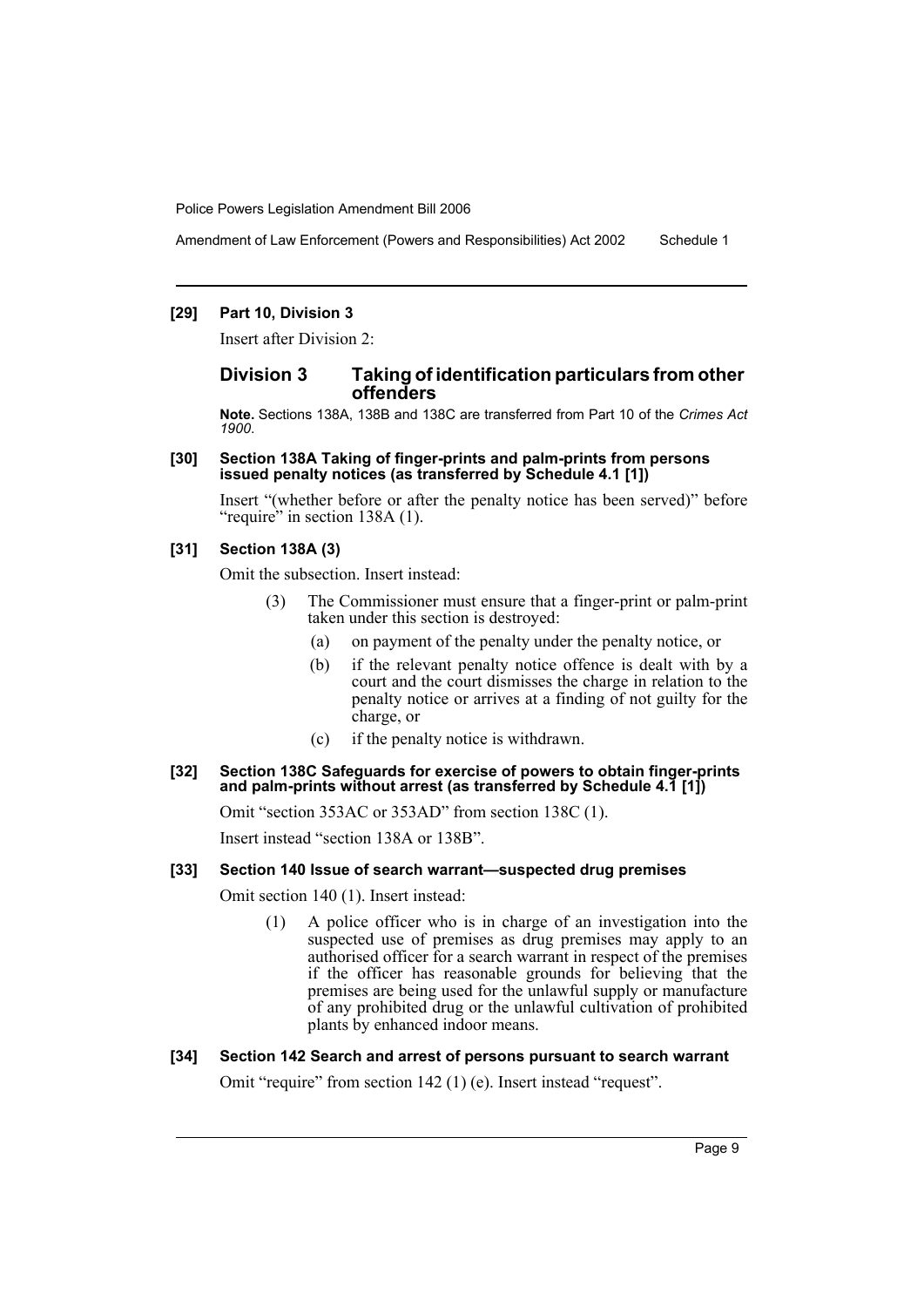Schedule 1 Amendment of Law Enforcement (Powers and Responsibilities) Act 2002

#### **[35] Section 198 Requirements relating to direction**

Omit section 198 (2).

**[36] Section 201 Supplying police officer's details and giving warnings** Omit section 201 (1) (d).

## **[37] Section 201 (2A)**

Insert ", except as otherwise provided by subsection (2B)" after "the power".

# **[38] Section 201 (2B) and (2C)**

Insert after section 201 (2A):

- (2B) If a police officer is exercising a power to give a direction to a person (as referred to in subsection  $(3)(i)$ ) by giving the direction to a group of 2 or more persons, the police officer must comply with subsection (1) in relation to the power:
	- (a) if it is practicable to do so, before or at the time of exercising the power, or
	- (b) if it is not practicable to do so, as soon as is reasonably practicable after exercising the power.
- (2C) If a police officer exercises a power that involves the making of a request or direction that a person is required to comply with by law, the police officer must, as soon as is reasonably practicable after making the request or direction, provide the person the subject of the request or direction with:
	- (a) a warning that the person is required by law to comply with the request or direction (unless the person has already complied or is in the process of complying), and
	- (b) if the person does not comply with the request or direction after being given that warning, and the police officer believes that the failure to comply by the person is an offence, a warning that the failure to comply with the request or direction is an offence.

## **[39] Section 201 (3) (j) and (k)**

Omit section 201 (3) (j). Insert instead:

- (j) a power under section 21A to request a person to open his or her mouth or shake or move his or her hair,
- (k) a power under section 26 to request a person to submit to a frisk search or to produce a dangerous implement or metallic object.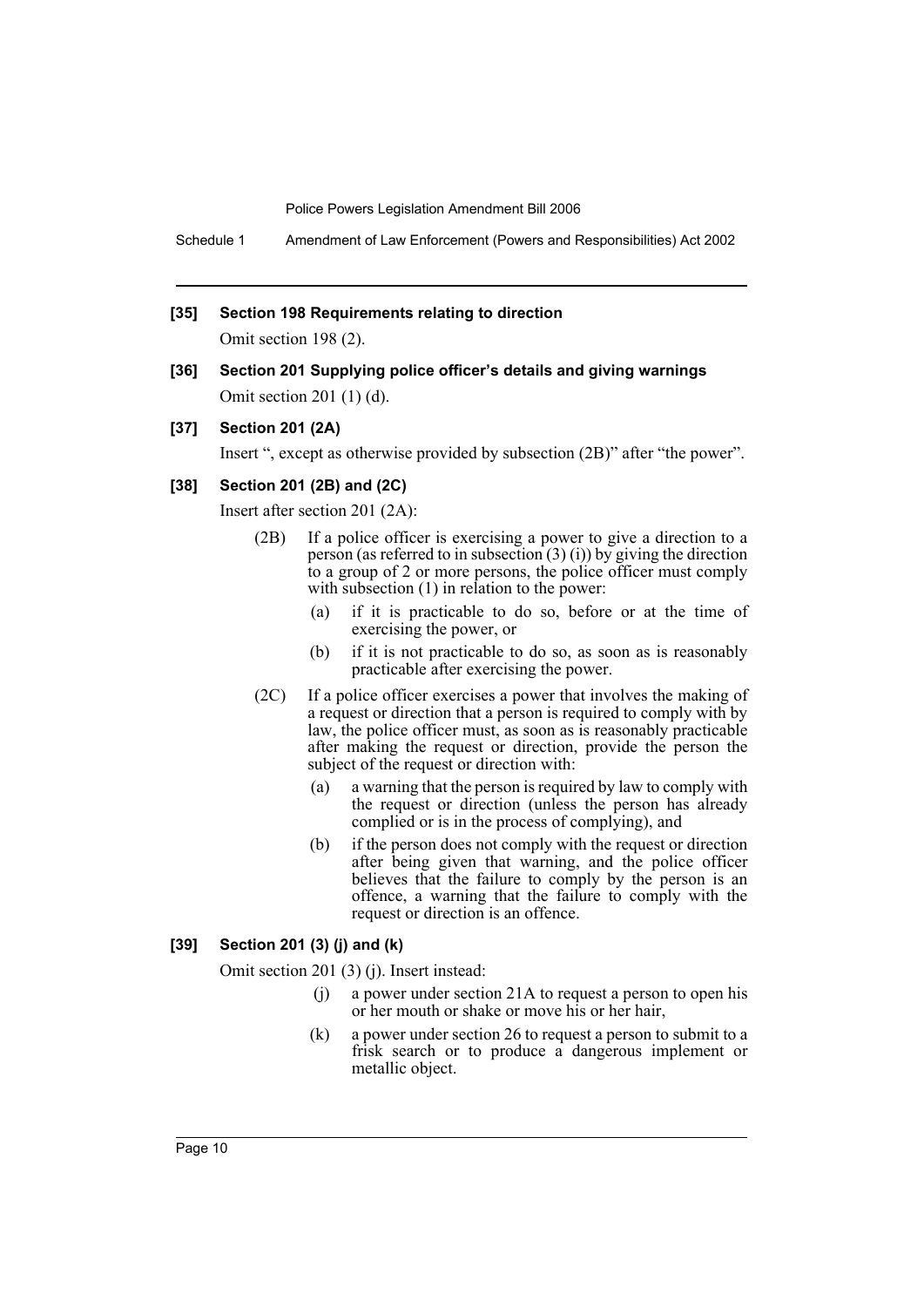Amendment of Law Enforcement (Powers and Responsibilities) Act 2002 Schedule 1

#### **[40] Section 201 (3A)**

Insert after section 201 (3):

(3A) If a police officer is exercising more than one power to which this section applies on a single occasion, and in relation to the same person, the police officer is required to comply with subsection  $(1)$  (a) and (b) in relation to that person only once on that occasion.

#### **[41] Section 201 (4)**

Omit the subsection. Insert instead:

(4) If 2 or more police officers are exercising a power to which this section applies, only one officer present is required to comply with this section.

#### **[42] Section 201 (6)**

Insert after section 201 (5):

(6) This section does not apply to the exercise of a power that is conferred by an Act or regulation specified in Schedule 1.

**Note.** See section 5 (1), which provides that this Act does not limit the functions of a police officer under an Act or regulation specified in Schedule 1.

#### **[43] Section 209 Records**

Insert after section 209 (3):

(4) This section does not require a person to make a record of a matter in relation to the detention or search of an intoxicated person, if another person has already made a record of that matter as required by this section.

#### **[44] Section 242 Monitoring of operation of certain provisions of Act by Ombudsman**

Insert "or any public authority" after "the Commissioner" in section 242 (2).

#### **[45] Section 243 Review of Act**

Omit section 243 (2). Insert instead:

(2) The review is to be carried out (and is taken to have always been required to be carried out) as soon as possible after the period of 3 years from 1 December 2005.

**Note.** 1 December 2005 is the date on which this Act, other than Part 8A, commenced.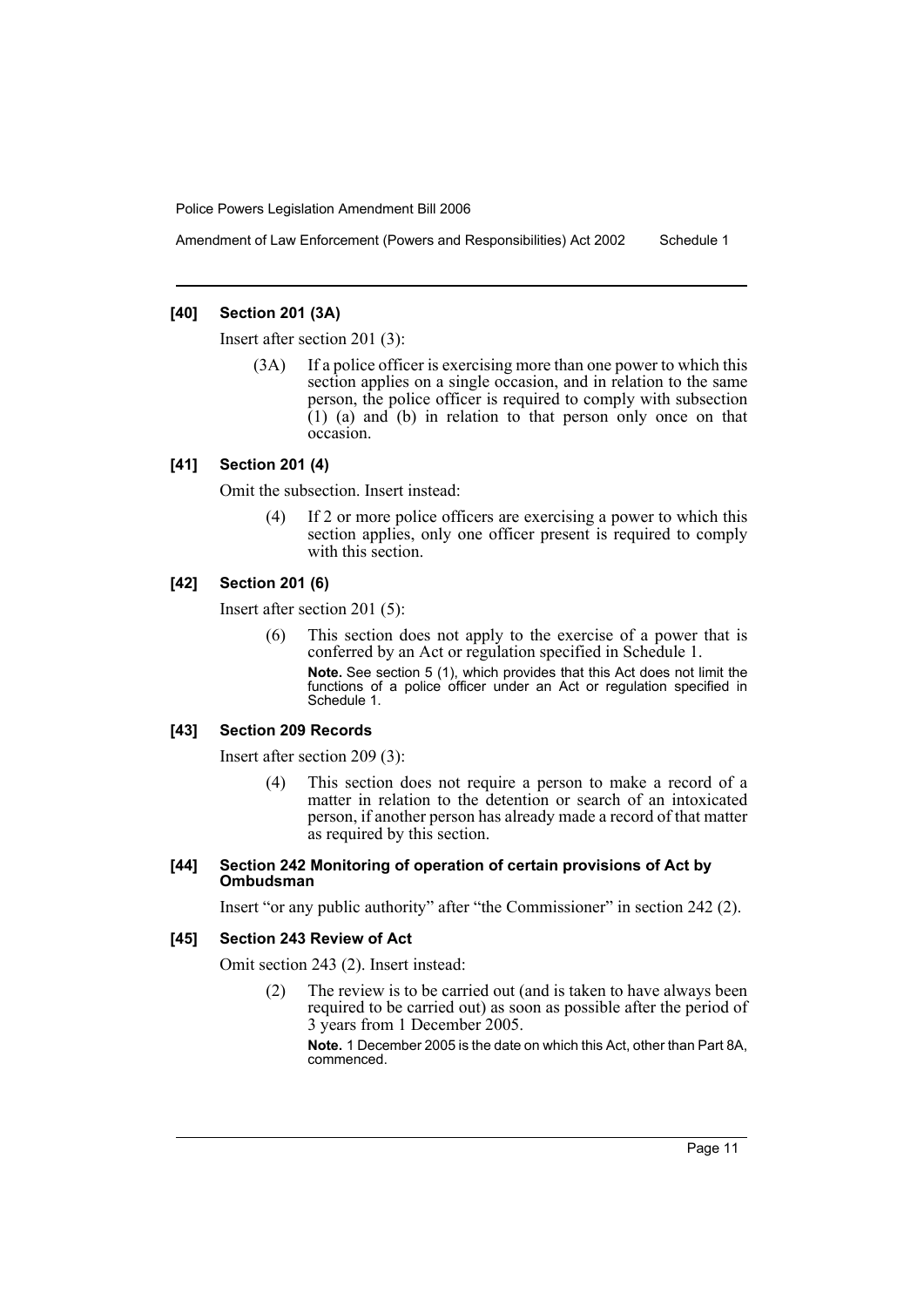Schedule 1 Amendment of Law Enforcement (Powers and Responsibilities) Act 2002

# **[46] Schedule 5 Savings and transitional provisions**

Insert at the end of clause 1 (1):

*Police Powers Legislation Amendment Act 2006*

# **[47] Schedule 5, Part 4**

Insert at the end of the Schedule:

# **Part 4 Provisions consequent on enactment of Police Powers Legislation Amendment Act 2006**

# **9 Destruction of finger-prints and palm-prints**

- (1) Section 137A, as inserted by the *Police Powers Legislation Amendment Act 2006*, extends to finger-prints and palm-prints taken before the commencement of that section.
- (2) In section 138A (3), a reference to finger-prints and palm-prints taken under section 138A includes a reference to finger-prints and palm-prints taken under section 353AC of the *Crimes Act 1900* before that section was transferred to this Act.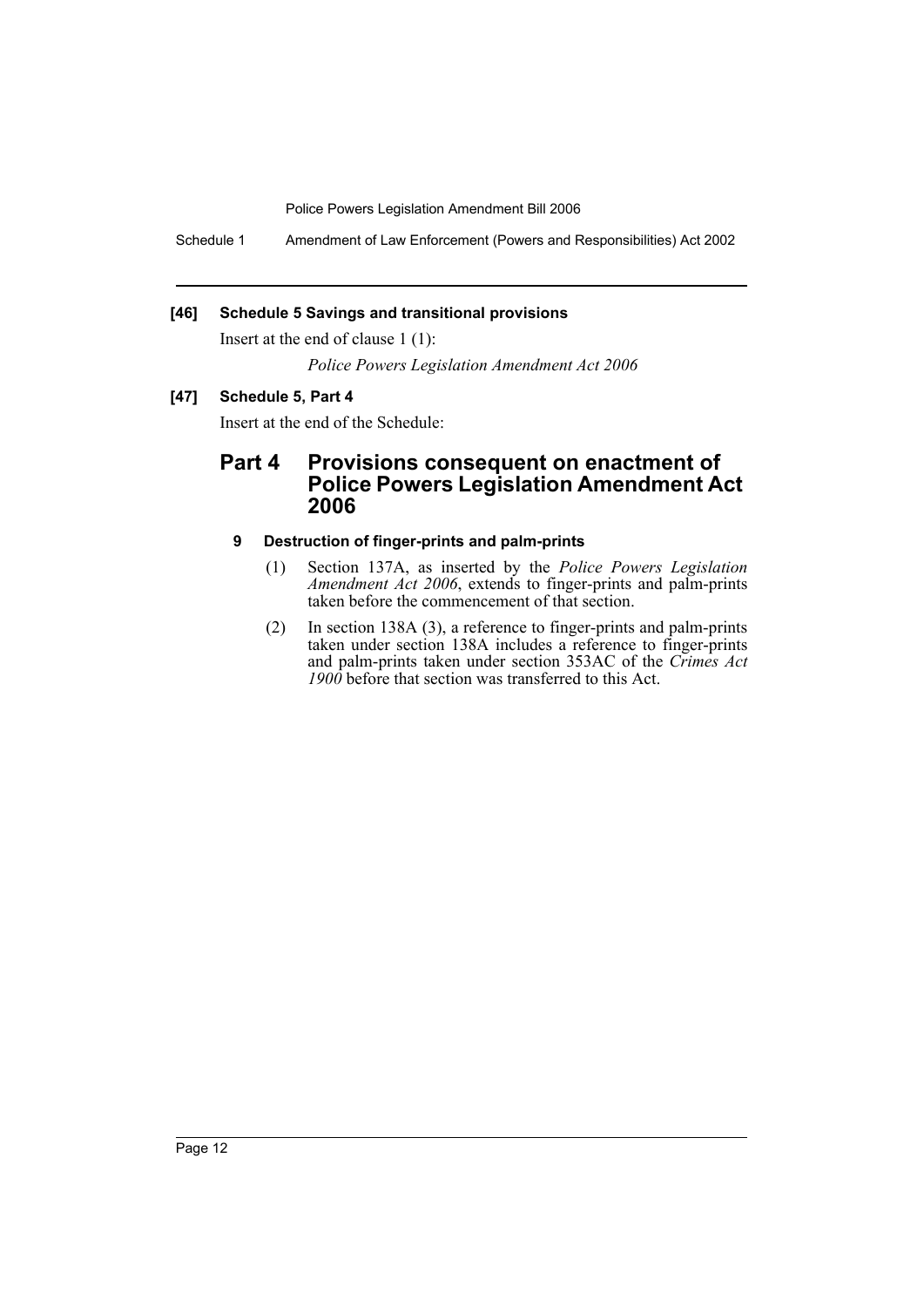Amendment of Police Powers (Drug Detection in Border Areas Trial) Act 2003

# Schedule 2

# **Schedule 2 Amendment of Police Powers (Drug Detection in Border Areas Trial) Act 2003**

(Section 4)

**[1] Section 1 Name of Act**

Omit "*in Border Areas*".

#### **[2] Section 3 Definitions**

Insert in alphabetical order in section 3 (1):

*authorisation* means an authorisation granted and in force under Part 2.

*designated officer* has the meaning given by section 4.

*outer metropolitan area* means any land within this State that is located outside the metropolitan area of the State (with the metropolitan area of the State being the area to the east of the State bounded by, and including, the local government areas of Newcastle City, Lake Macquarie City, Wyong, Gosford City, Hawkesbury City, Blue Mountains City, Penrith City, Liverpool City, Camden, Campbelltown City, Wollongong City and Shellharbour City).

**[3] Section 3 (1), definitions of "border area", "drug detection warrant", "eligible Judge" and "Judge"**

Omit the definitions.

# **[4] Section 3 (1), definition of "search area"**

Omit "a drug detection warrant". Insert instead "an authorisation".

# **[5] Section 4**

Omit the section. Insert instead:

#### **4 Designated officer**

- (1) For the purposes of this Act, a *designated officer* means:
	- (a) the Commissioner of Police, or
	- (b) a Deputy Commissioner of Police, or
	- (c) an Assistant Commissioner of Police, or
	- (d) a police officer authorised by the Commissioner of Police to exercise the functions of a designated officer under this Act.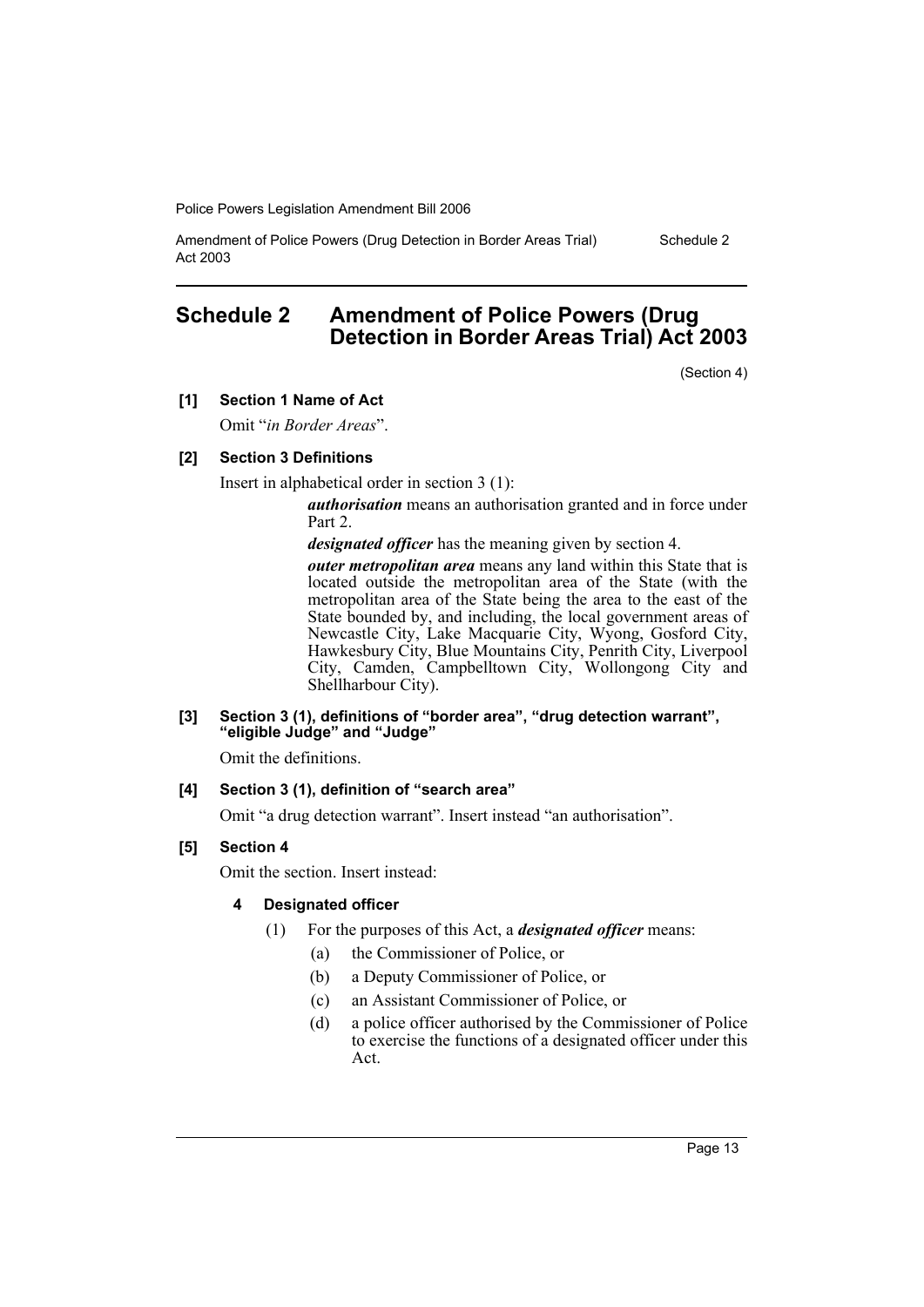Schedule 2 Amendment of Police Powers (Drug Detection in Border Areas Trial) Act 2003

- (2) No more than 2 police officers may be authorised by the Commissioner of Police at any one time to exercise the functions of a designated officer under this Act.
- (3) Any police officer so authorised must be a police officer of or above the rank of Superintendent.

# **[6] Part 2, heading**

Omit "**in border areas**".

# **[7] Sections 5–8**

Omit the sections. Insert instead:

## **5 Authorisation to exercise powers conferred by Act**

- (1) A designated officer may, on application made by a police officer in accordance with this Act, grant an authorisation that authorises the exercise of the powers conferred by this Act in connection with a drug detection operation.
- (2) In this section, a *drug detection operation* means an operation carried out for the purposes of obtaining evidence of, or frustrating, any criminal activity involving the supply of prohibited drugs or prohibited plants, or for the purposes of arresting any person involved in any such criminal activity, or for any combination of those purposes.

# **6 Application for authorisation**

- (1) A police officer who suspects on reasonable grounds that any part or all of an area is being, or is to be, used on a regular basis for or in connection with the supply of indictable quantities of prohibited drugs or prohibited plants may apply to a designated officer for an authorisation.
- (2) An application for an authorisation is to be made in writing and contain the following particulars:
	- (a) a statement identifying the search area for the proposed authorisation,
	- (b) the grounds on which the authorisation is sought,
	- (c) a plan of the operation proposed to be carried out, including the number of officers and dogs proposed to be used,
	- (d) a statement setting out the consultation that has taken place with the Roads and Traffic Authority,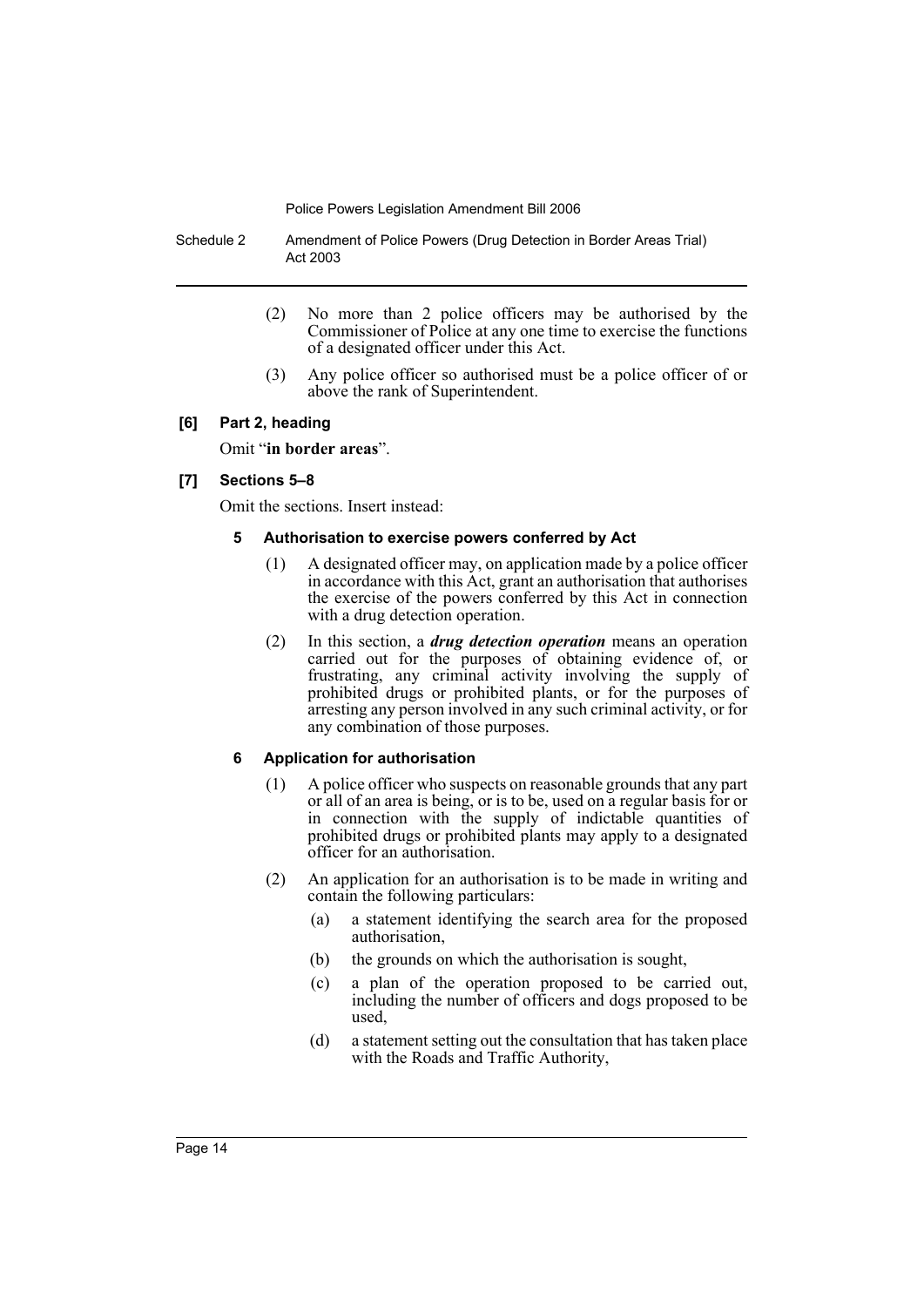Amendment of Police Powers (Drug Detection in Border Areas Trial) Act 2003

- (e) a statement as to whether the proposed search area has been the subject of any other application for an authorisation within the last 12 months and, if so, whether the application was granted,
- (f) a statement outlining the results of any operation carried out pursuant to an authorisation in the proposed search area within the last 12 months,
- (g) the proposed expiry date for the authorisation,
- (h) any other particulars prescribed by the regulations.
- (3) The designated officer to whom the application is made may require the applicant to provide such additional information concerning the application as is necessary for the designated officer's proper consideration of the application.

#### **7 Restrictions on search areas**

The search area for which an authorisation is granted must consist of not more than 3 areas, each of which must:

- (a) be located in an outer metropolitan area, and
- (b) be not more than 5 square kilometres in area.

#### **8 Grant of authorisation**

- (1) A designated officer to whom an application for an authorisation is made may grant the authorisation only if satisfied that:
	- (a) there are reasonable grounds for suspecting that any part or all of the search area proposed for the authorisation is being, or is to be, used on a regular basis for or in connection with the supply of indictable quantities of prohibited drugs or prohibited plants, and
	- (b) the nature and extent of the operation proposed to be carried out is appropriate to the suspected criminal activity, and
	- (c) the application has been made in accordance with this Part, and
	- (d) the proposed search area complies with this Part.
- (2) In considering the matters referred to in subsection (1) (a) and (b), the designated officer is to have regard to the following:
	- (a) the reliability of any information on which the application is based,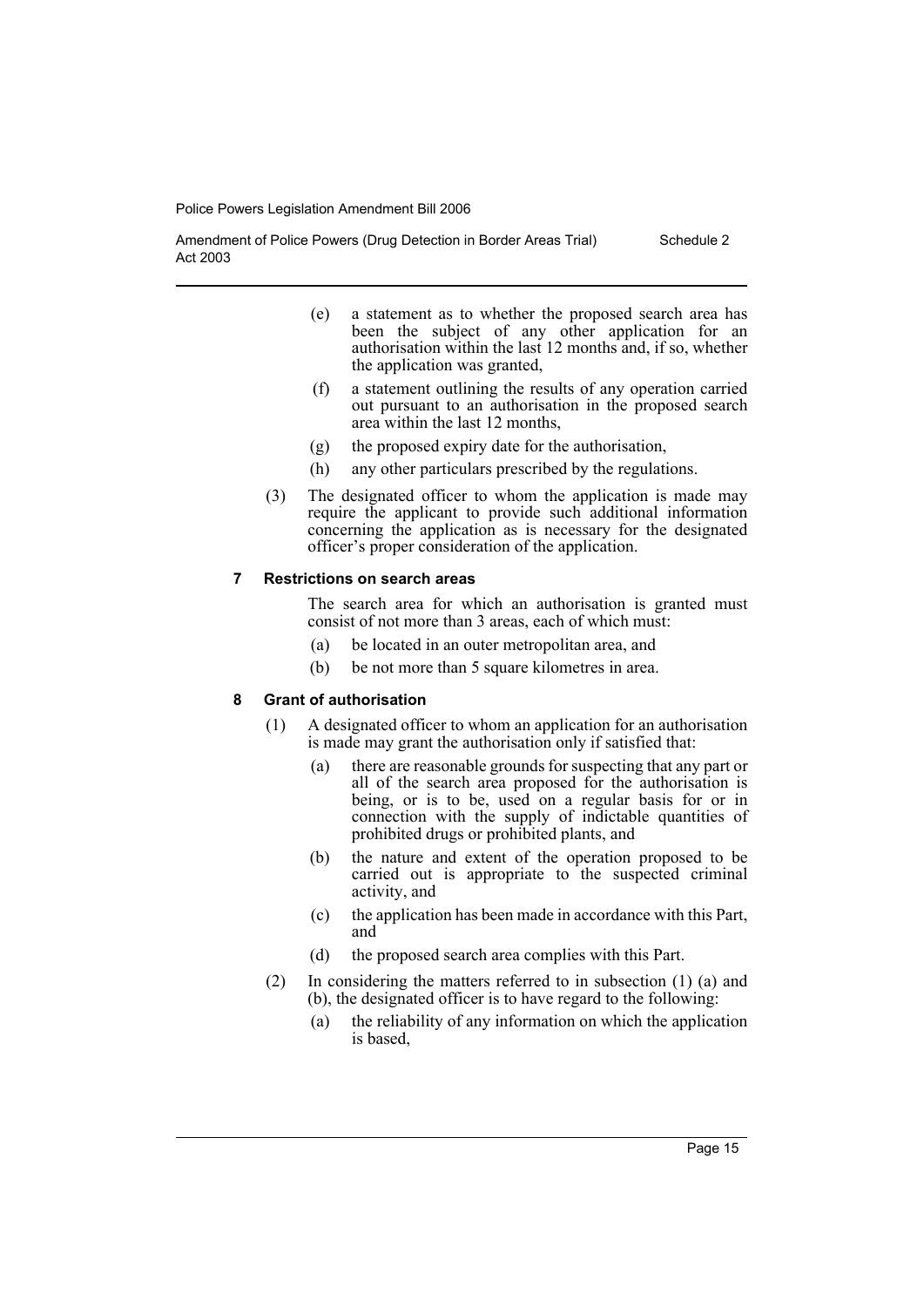Schedule 2 Amendment of Police Powers (Drug Detection in Border Areas Trial) Act 2003

- (b) the likelihood of success of the proposed operation compared with the likelihood of success of any other law enforcement operation that it would be reasonably practicable to conduct for the same purposes.
- (3) The authorisation may be granted unconditionally or subject to conditions.
- (4) An authorisation is to be in the form (if any) prescribed by the regulations.
- (5) If a designated officer grants an authorisation, the designated officer is to make a record of the reasons for which the designated officer was satisfied of the matters referred to subsection (1) (a) and  $(b)$ .
- (6) If an application for an authorisation is refused by a designated officer, the police officer who made the application (and any other police officer who is aware of the application) may not make a further application for the same authorisation to that designated officer or any other designated officer unless the further application provides additional information that justifies the making of a further application.

#### **[8] Section 9 Functions under authorisation**

Omit "A police officer who is executing a drug detection warrant may" from section  $9(1)$ .

Insert instead "A police officer may, in accordance with an authorisation,".

# **[9] Section 9 (1) (a)**

Omit the paragraph. Insert instead:

(a) establish one or more check points,

# **[10] Section 9 (2)**

Omit "the drug detection warrant". Insert instead "the authorisation".

# **[11] Section 9 (3) (d)**

Omit the paragraph.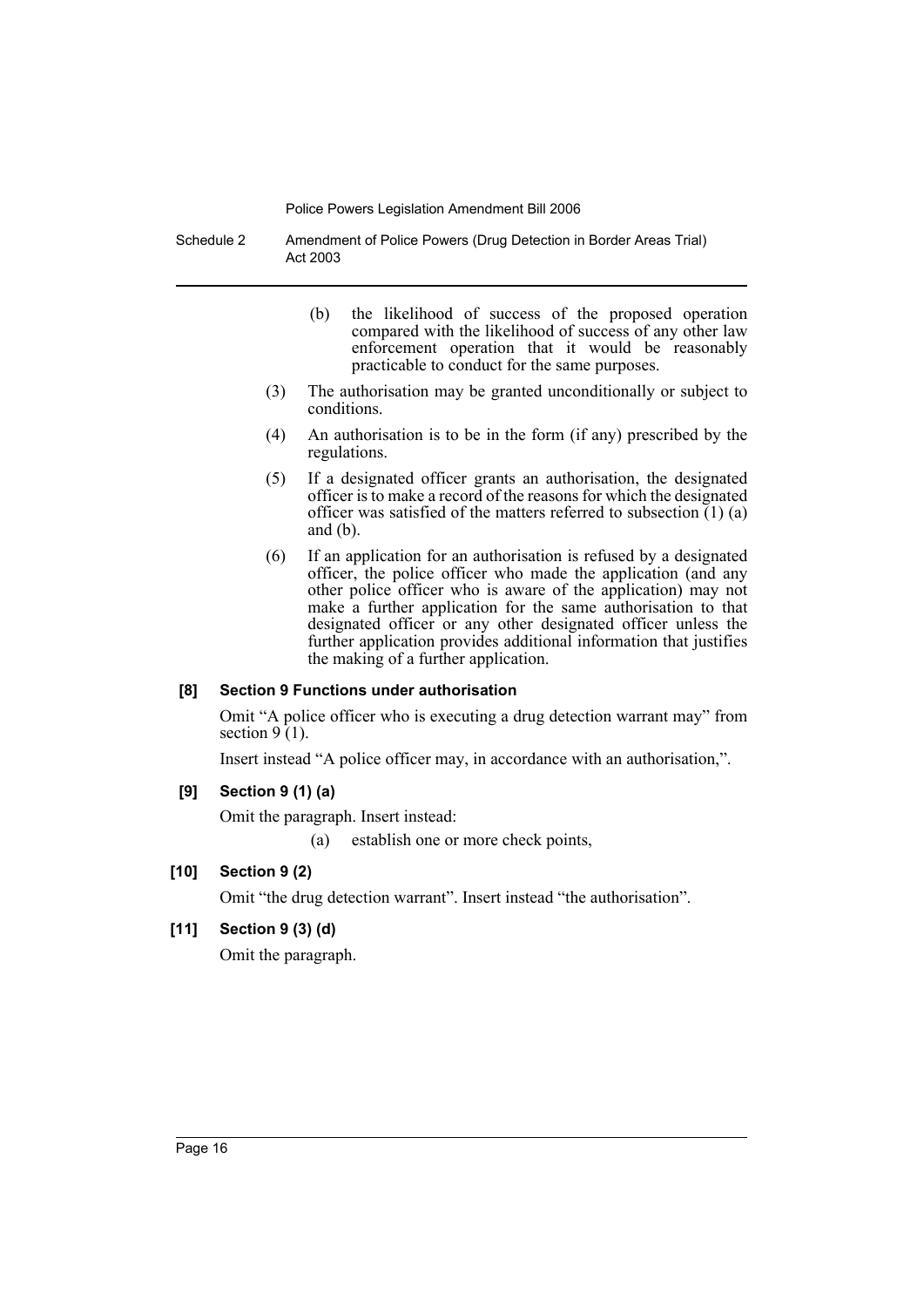Amendment of Police Powers (Drug Detection in Border Areas Trial) Act 2003

#### Schedule 2

# **[12] Section 9 (4)**

Insert after section 9 (3):

- (4) If a police officer exercises a function under this Act that involves making a request that a person is required to comply with by law, the police officer must, as soon as is reasonably practicable after making the request, provide the person the subject of the request with:
	- (a) a warning that the person is required by law to comply with the request (unless the person has already complied or is in the process of complying), and
	- (b) if the person does not comply with the request after being given that warning, and the police officer believes that the failure to comply by the person is an offence, a warning that the failure to comply with the request is an offence.

# **[13] Section 10**

Omit the section. Insert instead:

## **10 Check points**

- (1) A police officer may, at any time during the period in which an authorisation remains in force, remove a check point from one location and re-establish it at any other location in the search area.
- (2) A police officer who establishes a check point must ensure that adequate measures are taken to ensure the safety of persons and vehicles approaching the check point.

# **[14] Sections 11 (2) and (3), 12 (1) and 13**

Omit "a drug detection warrant" wherever occurring.

Insert instead "an authorisation".

# **[15] Sections 14, 15, 15A and 15B**

Omit sections 14 and 15. Insert instead:

# **14 Duration of authorisation**

- (1) An authorisation has effect, unless sooner revoked, during the period beginning at the time it is given and ending at a time specified in the authorisation by the designated officer who grants the authorisation.
- (2) The period during which an authorisation has effect must not exceed 14 days, beginning with the day on which it is granted.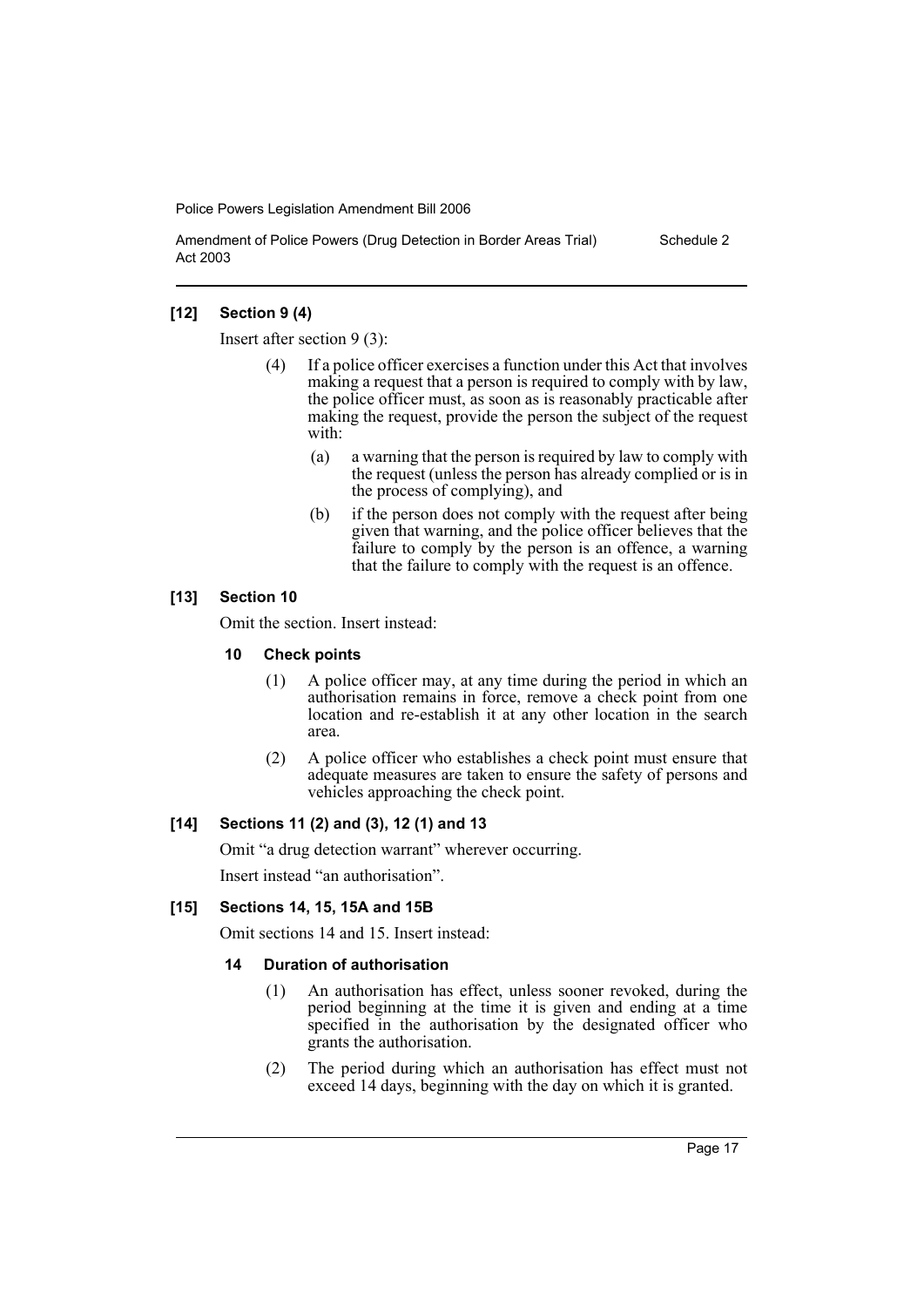Schedule 2 Amendment of Police Powers (Drug Detection in Border Areas Trial) Act 2003

> (3) An authorisation cannot be extended but a further authorisation may be granted for the same or part of the same area.

## **15 Revocation of authorisation**

- (1) The police officer who gives an authorisation, or a designated officer of a more senior rank, may revoke an authorisation at any time.
- (2) A revocation of an authorisation does not affect anything lawfully done in reliance on the authorisation before it ceased to have effect.

# **15A Defects in authorisations**

An application for an authorisation, and any authorisation granted on the basis of such an application, is not invalidated by any procedural defect, other than a defect that affects the substance of the application or authorisation in a material particular.

## **15B Report on conduct of operation**

Within 14 days after the expiry of an authorisation, the police officer to whom the authorisation was granted must cause a report to be given to the designated officer who granted the authorisation:

- (a) stating whether or not the operation proposed to be carried out under the authorisation was carried out, and
- (b) if the operation was carried out—setting out briefly the result of the operation (including a brief description of anything seized), and
- (c) if the operation was not carried out—setting out briefly the reasons why the operation was not carried out, and
- (d) containing such other particulars as may be prescribed by the regulations.

# **[16] Section 16 Offences relating to authorisations**

Omit "a person executing or assisting in the execution of a drug detection warrant" from section 16 (1).

Insert instead "a person exercising functions under an authorisation".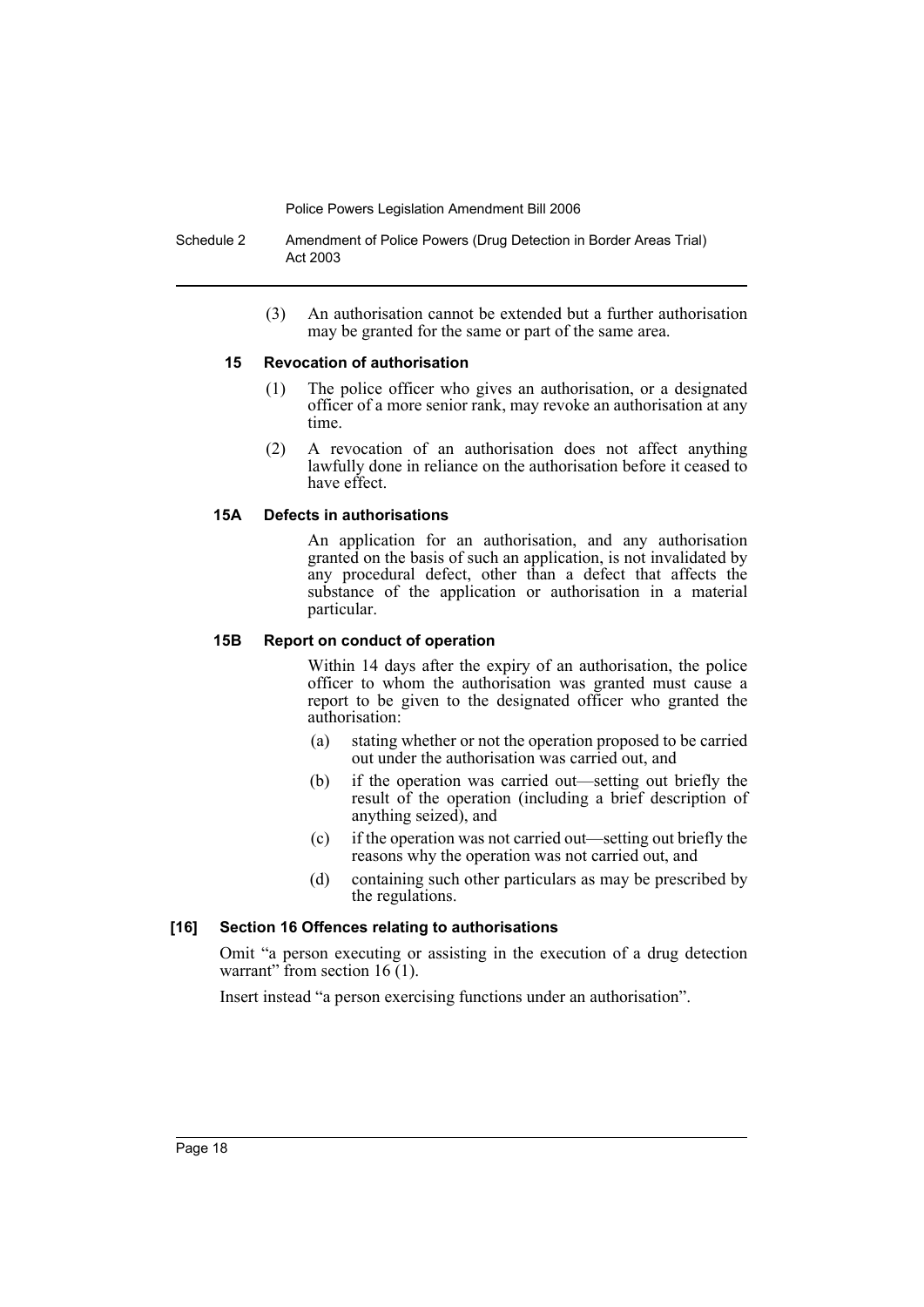Amendment of Police Powers (Drug Detection in Border Areas Trial) Act 2003 Schedule 2

#### **[17] Section 17 Search records to be kept**

Omit "drug detection warrants obtained" and "such warrant" from section 17 (1).

Insert instead "authorisations granted" and "such authorisation" respectively.

#### **[18] Section 18 Search warrants and other powers not affected**

Omit "*Search Warrants Act 1985*" from section 18 (1) (a).

Insert instead "*Law Enforcement (Powers and Responsibilities) Act 2002*".

## **[19] Section 18A**

Insert after section 18:

# **18A Use of assistants**

The functions conferred on a police officer under this Act may be exercised by the police officer with the aid of such assistants as the police officer considers necessary, subject to any conditions of the relevant authorisation.

#### **[20] Section 22 Monitoring of operation of Act by Ombudsman**

Omit "9 months from the date of commencement of this section" from section  $22(1)$ .

Insert instead "12 months from the date of commencement of Schedule 2 [1] to the *Police Powers Legislation Amendment Act 2006*".

# **[21] Section 22 (2)**

Omit the subsection. Insert instead:

- (2) For that purpose, the Ombudsman may:
	- (a) require the Commissioner of Police or any public authority to provide information about the exercise of those functions, and
	- (b) inspect the records of NSW Police at any time.

# **[22] Section 22 (3) and (4)**

Omit "9-month period" wherever occurring. Insert instead "12-month period".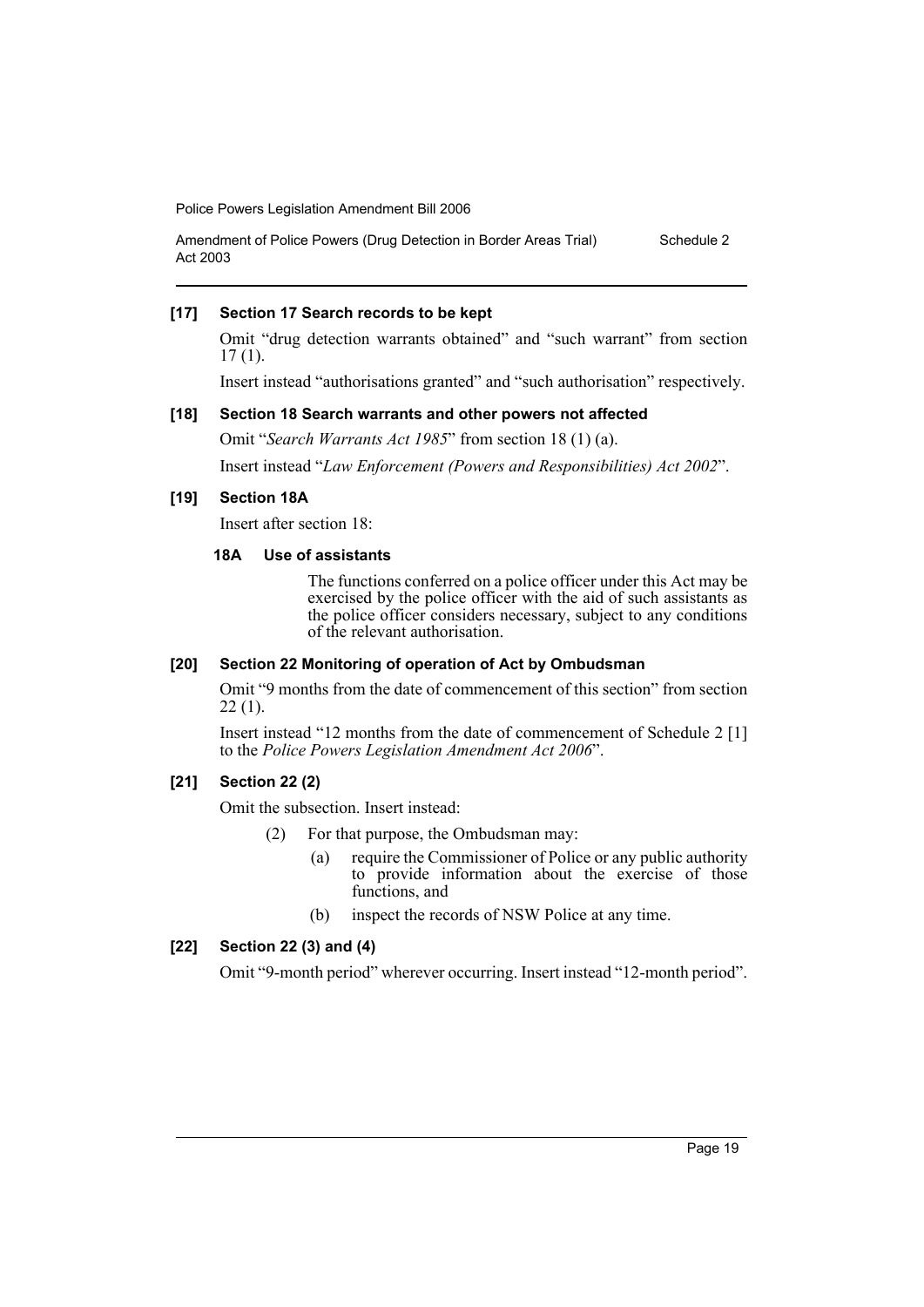Schedule 2 Amendment of Police Powers (Drug Detection in Border Areas Trial) Act 2003

# **[23] Section 23**

Omit the section. Insert instead:

#### **23 Revival and expiry of Act**

- (1) On the commencement of Schedule 2 [23] to the *Police Powers Legislation Amendment Act 2006* this Act is revived.
- (2) This Act expires on the day that is 18 months after the revival of this Act.

# **[24] Long title**

Omit "border areas". Insert instead "outer metropolitan areas".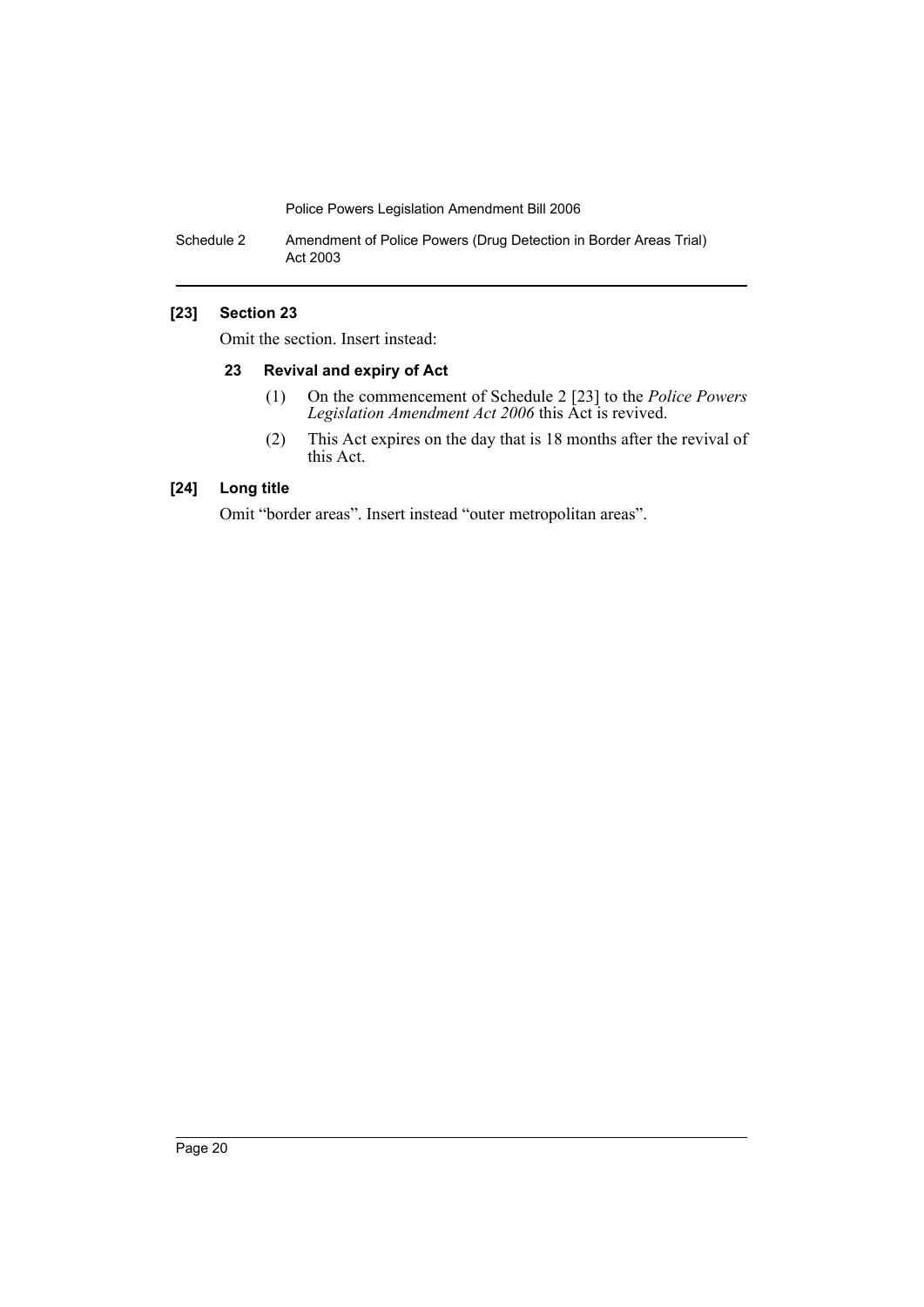Amendment of Terrorism (Police Powers) Act 2002 Schedule 3

# **Schedule 3 Amendment of Terrorism (Police Powers) Act 2002**

(Section 5)

#### **[1] Section 8 Who may give an authorisation**

Insert after section 8 (2):

(3) In giving an authorisation, the Commissioner of Police, Deputy Commissioner of Police or other police officer is to be satisfied that the nature and extent of the powers to be conferred by the authorisation are appropriate to the threatened or suspected terrorist act.

#### **[2] Section 14 Exercise of special powers conferred by authorisation by police officers**

Omit section 14 (2). Insert instead:

(2) A police officer may exercise those powers whether or not the officer has been provided with a copy of the authorisation or notified of all the terms of the authorisation.

# **[3] Section 17 Power to search persons**

Omit section 17 (3). Insert instead:

(3) A police officer must not detain a person for any longer than is reasonably necessary for the purpose of conducting a search under this section.

#### **[4] Section 18 Power to search vehicles**

Omit section 18 (2). Insert instead:

(2) A police officer must not detain a vehicle for any longer than is reasonably necessary for the purpose of conducting a search under this section.

#### **[5] Section 23 Supplying police officer's details and other information**

Omit "if requested to do so" from section 23 (1).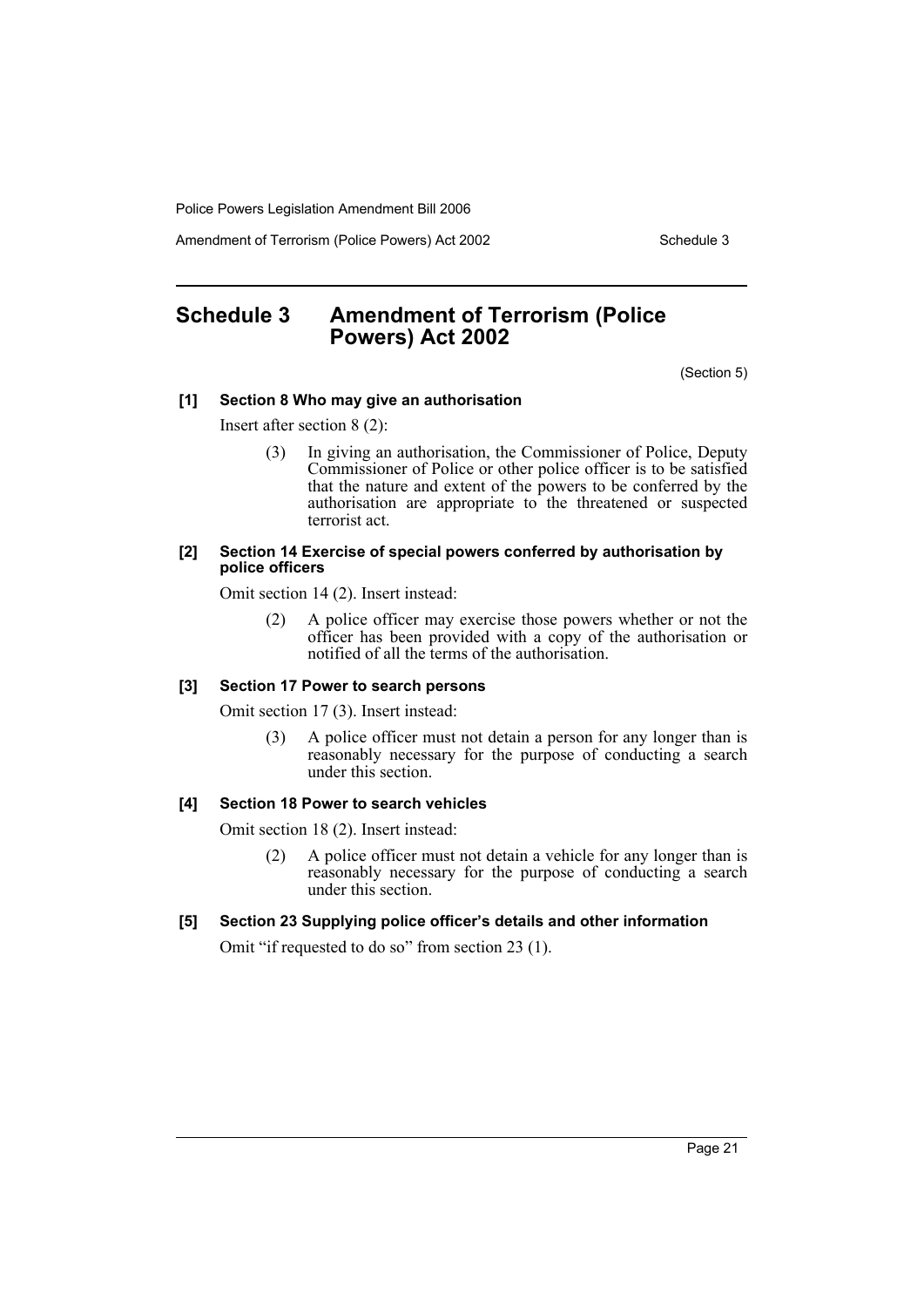Schedule 3 Amendment of Terrorism (Police Powers) Act 2002

# **[6] Section 23 (3)–(5)**

Insert after section 23 (2):

- (3) If a police officer exercises a power that involves the making of a request that a person is required to comply with by law, the police officer must, as soon as is reasonably practicable after making the request, provide the person the subject of the request with:
	- (a) a warning that the person is required by law to comply with the request (unless the person has already complied or is in the process of complying), and
	- (b) if the person does not comply with the request after being given that warning, and the police officer believes that the failure to comply by the person is an offence, a warning that the failure to comply with the request is an offence.
- (4) If a police officer is exercising more than one power to which this section applies on a single occasion, and in relation to the same person, the police officer is required to comply with subsection  $(1)$  (a) and  $(b)$  in relation to that person only once on that occasion.
- (5) If 2 or more police officers are exercising a power to which this section applies, only one officer present is required to comply with this section.

#### **[7] Section 27O Powers conferred by covert search warrant**

Insert at the end of section 27O (1) (l):

, and

(m) to do anything else that is reasonable for the purpose of concealing anything done in the execution of the warrant from the occupier of the premises.

# **[8] Section 36 Review of Act**

Omit "every 12 months thereafter" from section 36 (2).

Insert instead "every 24 months thereafter".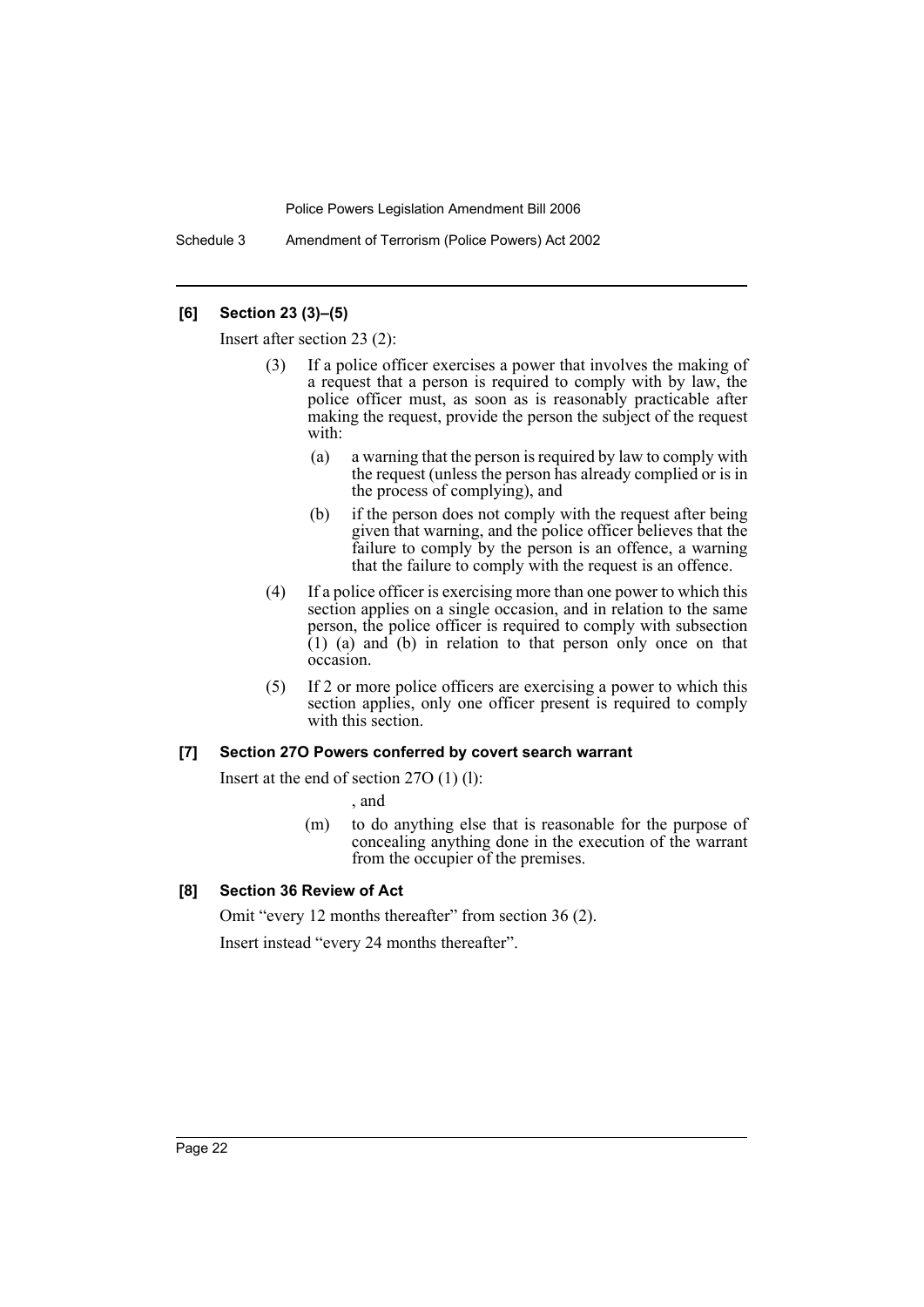Amendment of other Acts and regulation Schedule 4

# **Schedule 4 Amendment of other Acts and regulation**

(Section 6)

# **4.1 Crimes Act 1900 No 40**

## **[1] Part 10 Arrest of offenders**

Omit the Part.

Transfer sections 353AC, 353AD and 353AE to the *Law Enforcement (Powers and Responsibilities) Act 2002* as sections 138A, 138B and 138C, respectively, in Division 3 of Part 10 of that Act (as inserted by this Act).

Renumber section 353B as section 547D in Division 2 of Part 14A.

Transfer section 353C to the *Law Enforcement (Powers and Responsibilities) Act 2002* as section 104A of that Act.

# **[2] Section 547D (as renumbered by Schedule 4.1 [1])**

Omit "justice before whom the person is brought". Insert instead "court".

# **4.2 Crimes (Forensic Procedures) Act 2000 No 59**

#### **Section 112 Relationship with Part 10 of the Law Enforcement (Powers and Responsibilities) Act 2002 and other Acts**

Omit "section 353AC or 353AD of the *Crimes Act 1900*" from section 112 (d).

Insert instead "section 138A or 138B of the *Law Enforcement (Powers and Responsibilities) Act 2002*."

# **4.3 Criminal Procedure Act 1986 No 209**

#### **[1] Section 334 Penalty notices**

Omit "must be served personally" from section 334 (2).

Insert instead "may be served personally or by post".

# **[2] Section 340 Withdrawal of penalty notice**

Omit section 340 (1). Insert instead:

(1) A senior police officer may at any time withdraw a penalty notice issued by a police officer under this Part.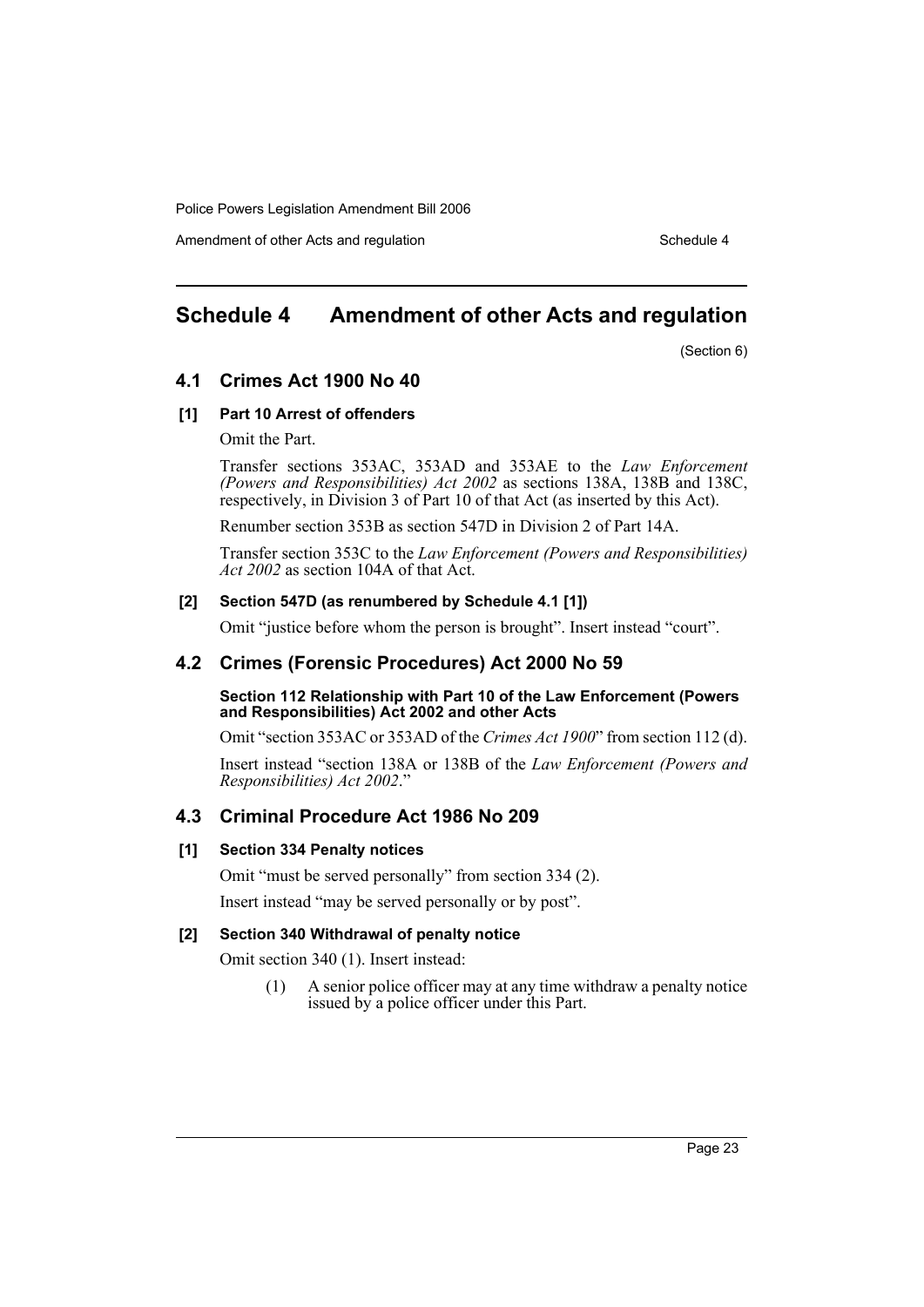Schedule 4 Amendment of other Acts and regulation

## **[3] Section 340 (3) (b1) and (b2)**

Insert after section 340 (3) (b):

- (b1) Any subsequent action already taken in relation to the notice, including any enforcement action, is to be reversed.
- (b2) Any costs relating to that subsequent action are not payable and, if paid, are repayable.

## **[4] Section 340 (3) (c)**

Insert ", subject to any time limit within which such proceedings are required to be commenced," after "may".

# **[5] Section 344 Monitoring of Part by Ombudsman**

Omit "sections 353AC and 353AE (in so far as it relates to the exercise of powers under section 353AC) of the *Crimes Act 1900*" from section 344 (1).

Insert instead "sections 138A and 138C (in so far as it relates to the exercise of powers under section 138A) of the *Law Enforcement (Powers and Responsibilities) Act 2002*".

#### **[6] Section 344A**

Insert after section 344:

#### **344A Further review by Ombudsman—Aboriginal and Torres Strait Islander communities**

- (1) The Ombudsman is to review the operation of the provisions of:
	- (a) this Part, and
	- (b) the regulations made under this Part, and
	- (c) sections 138A and 138C (in so far as it relates to the exercise of powers under section 138A) of the *Law Enforcement (Powers and Responsibilities) Act 2002*,

in so far as those provisions impact on Aboriginal and Torres Strait Islander communities.

- (2) For the purposes of carrying out any such review, the Ombudsman may require the Commissioner of Police or any public authority to provide information about police or the public authority's participation in the operations of the provisions referred to in subsection (1).
- (3) A report in relation to the review is to be provided to the Minister and the Minister for Police by 30 November 2008.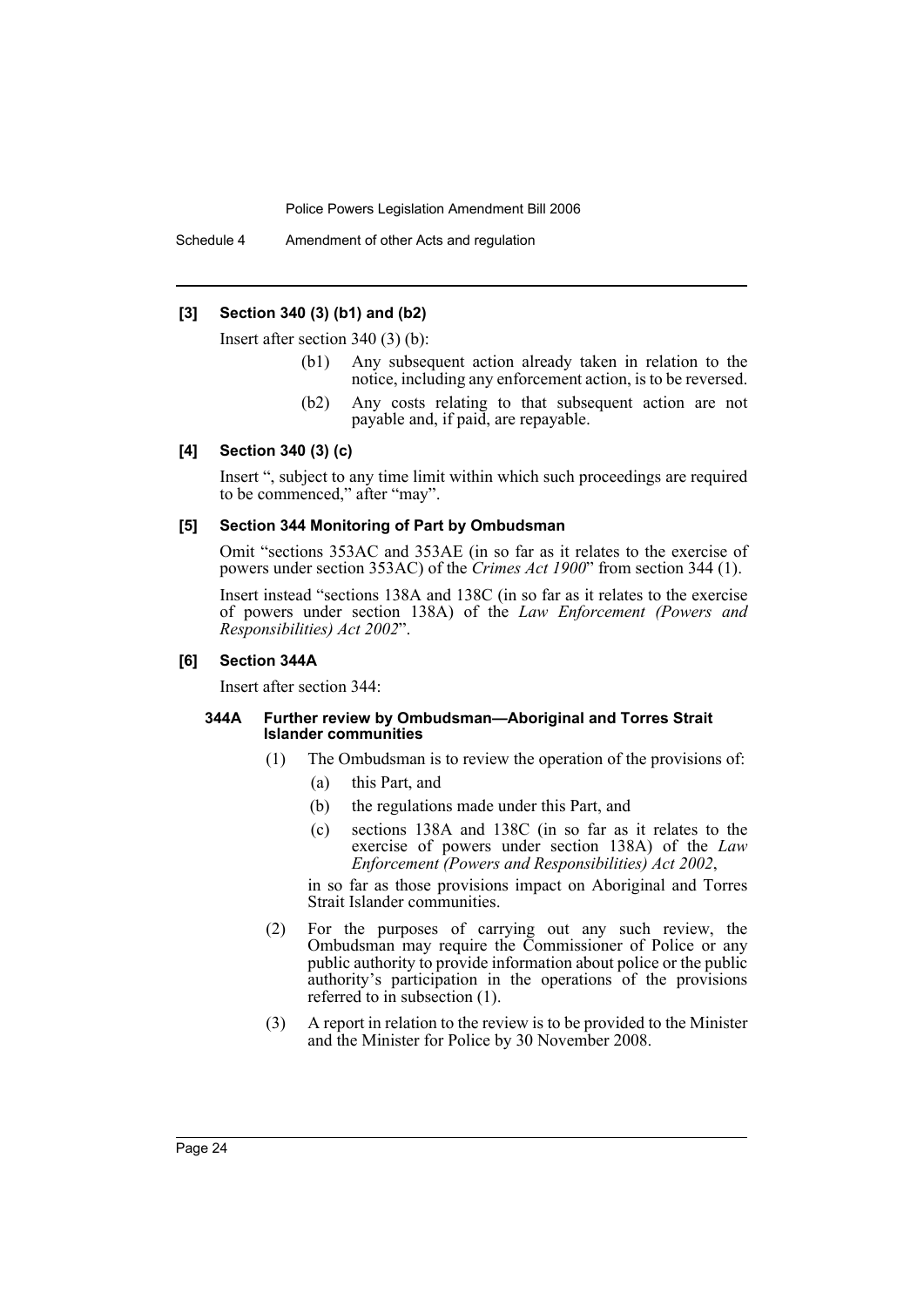Amendment of other Acts and regulation Schedule 4

- (4) The Minister is to lay (or cause to be laid) a copy of the report provided to the Minister under this section before both Houses of Parliament as soon as practicable after the Minister receives the report.
- (5) If a House of Parliament is not sitting when the Minister seeks to lay a report before it, the Minister may present copies of the report to the Clerk of the House concerned.
- (6) The report:
	- (a) on presentation and for all purposes is taken to have been laid before the House, and
	- (b) may be printed by authority of the Clerk of the House, and
	- (c) if printed by authority of the Clerk, is for all purposes taken to be a document published by or under the authority of the House, and
	- (d) is to be recorded:
		- (i) in the case of the Legislative Council, in the Minutes of the Proceedings of the Legislative Council, and
		- (ii) in the case of the Legislative Assembly, in the Votes and Proceedings of the Legislative Assembly,

on the first sitting day of the House after receipt of the report by the Clerk.